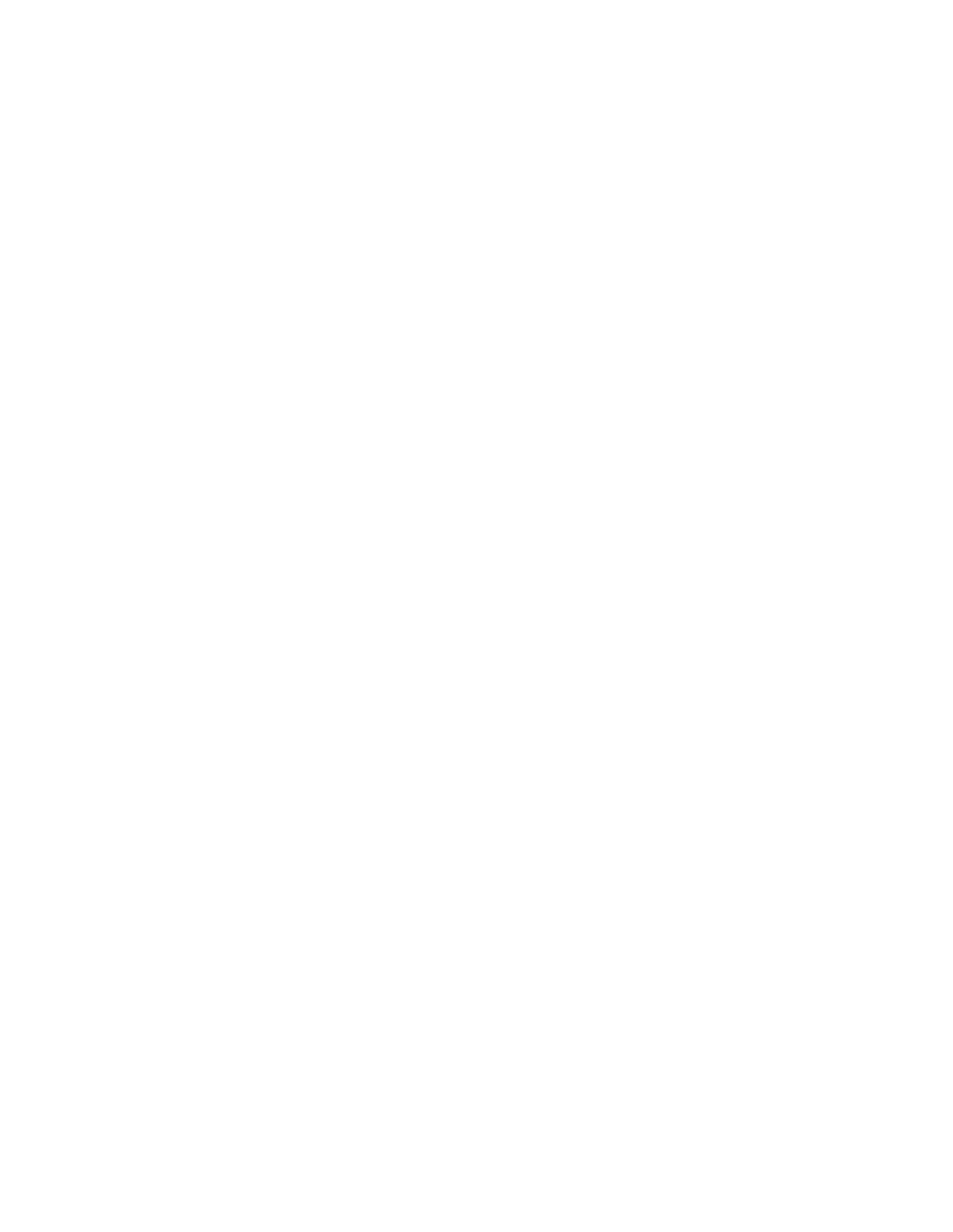

*The Minnesota Housing Finance Agency does not discriminate on the basis of race, color, creed, national origin, sex, religion, marital status, status with regard to public assistance, disability, familial status, gender identity, or sexual orientation in the provision of services.*

*An equal opportunity employer.*

*This information will be made available in alternative format upon request.*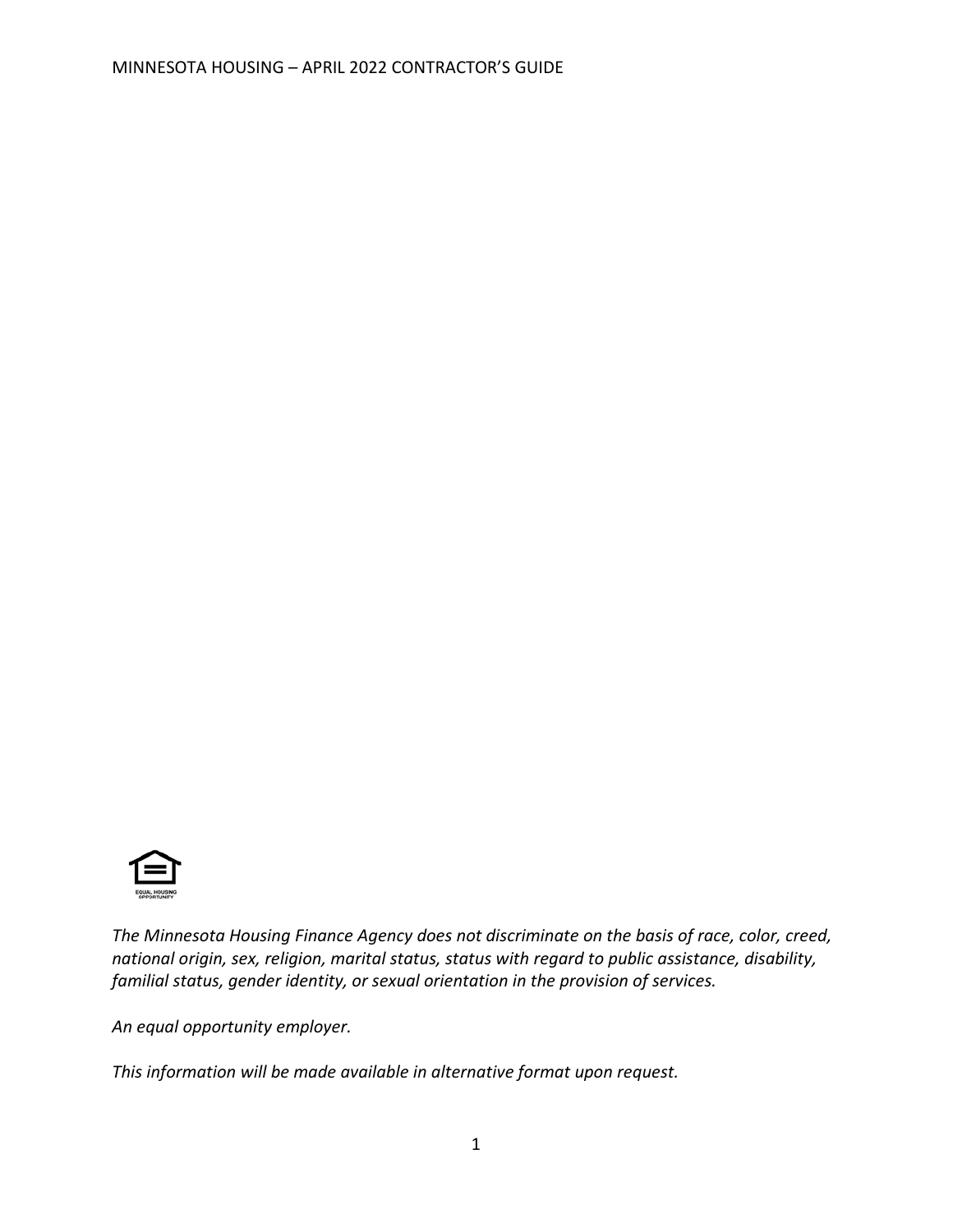# **Table of Contents**

|      | Chapter 2 - Contractor Selection/Bidding Requirements/ Compensation 5 |    |
|------|-----------------------------------------------------------------------|----|
| 2.01 |                                                                       |    |
| 2.02 |                                                                       |    |
| 2.03 |                                                                       |    |
|      |                                                                       |    |
|      |                                                                       |    |
| 4.01 |                                                                       |    |
| 4.02 |                                                                       |    |
|      |                                                                       |    |
| 5.01 |                                                                       |    |
| 5.02 |                                                                       |    |
|      |                                                                       |    |
|      |                                                                       |    |
| 7.01 |                                                                       |    |
| 7.02 |                                                                       |    |
| 7.03 |                                                                       |    |
|      |                                                                       |    |
| 8.01 |                                                                       |    |
| 8.02 |                                                                       |    |
|      |                                                                       |    |
| 9.01 |                                                                       |    |
| 9.02 |                                                                       |    |
|      |                                                                       |    |
|      |                                                                       |    |
|      |                                                                       |    |
|      |                                                                       | 20 |
|      |                                                                       |    |
|      |                                                                       |    |
|      |                                                                       |    |
|      |                                                                       |    |
|      |                                                                       |    |
|      |                                                                       |    |
|      |                                                                       |    |
|      |                                                                       |    |
|      |                                                                       |    |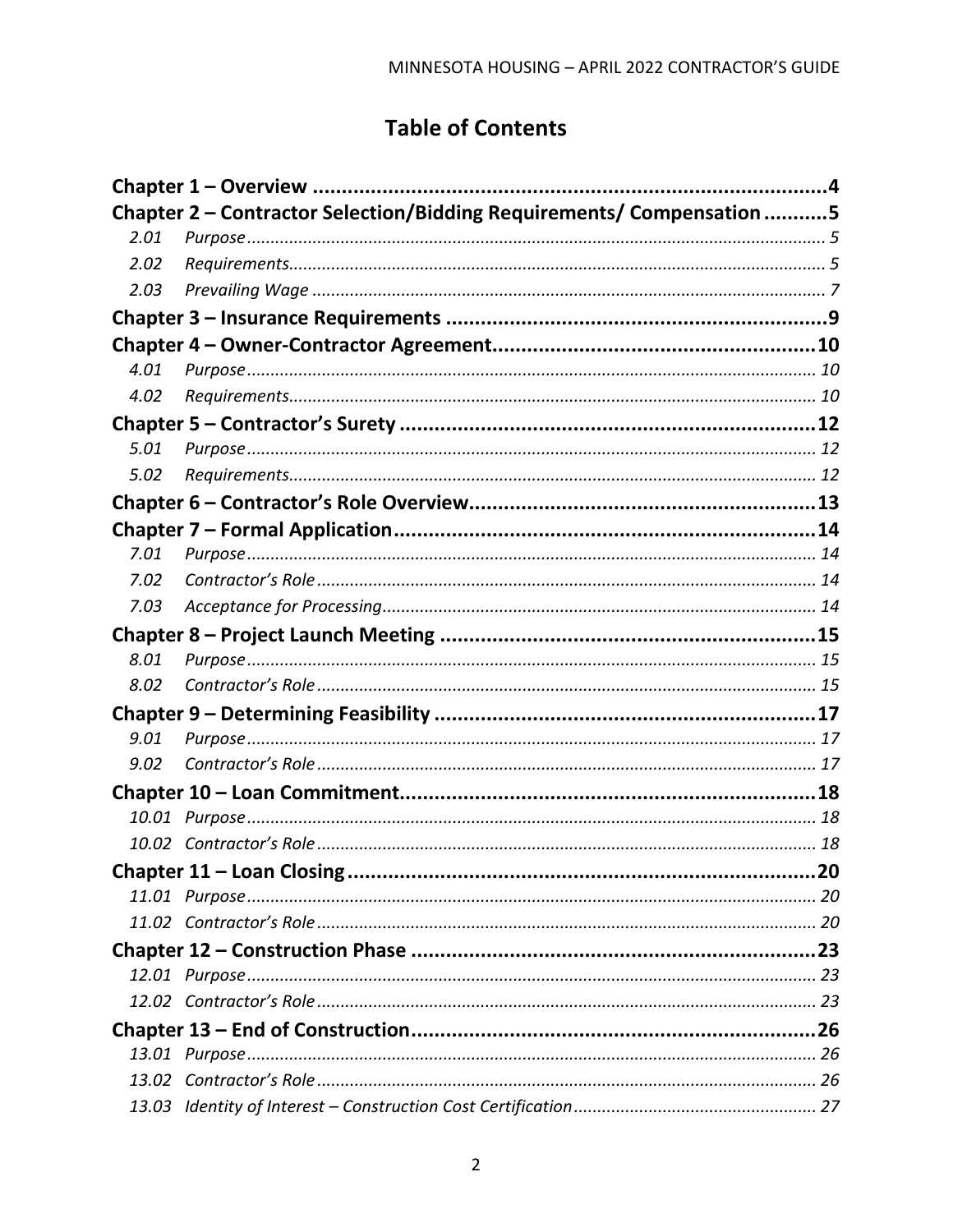| Chapter 16 – Fraud, Misuse of Funds, Conflict of Interest, Suspension, and |  |  |  |  |
|----------------------------------------------------------------------------|--|--|--|--|
|                                                                            |  |  |  |  |
|                                                                            |  |  |  |  |
|                                                                            |  |  |  |  |
|                                                                            |  |  |  |  |
|                                                                            |  |  |  |  |
|                                                                            |  |  |  |  |

**NOTE:** Many of the Minnesota Housing forms referenced in this document can be located in the list of [Post Selection Materials for Owners and Developers](https://www.mnhousing.gov/sites/multifamily/postselection/developers) on Minnesota Housing's website at www.mnhousing.gov.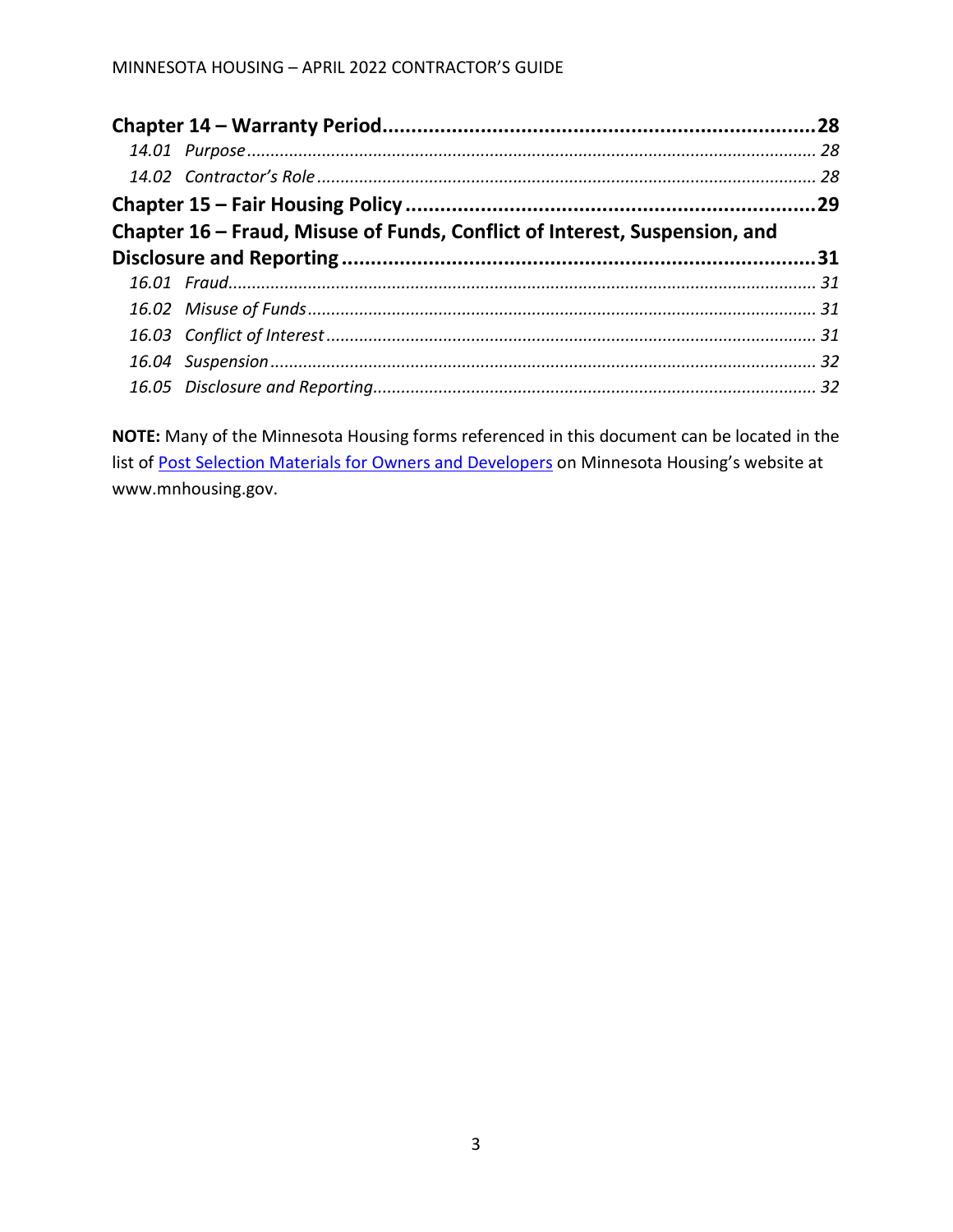## <span id="page-5-0"></span>**Chapter 1 – Overview**

The Contractor's Guide provides assistance to owners/developers/borrowers (owners) and contractors in understanding the contractor's role in the Minnesota Housing Finance Agency (Minnesota Housing) development process. Minnesota Housing's development process consists of the following phases: Formal Application, Project Launch Meeting, Determining Feasibility, Loan Commitment, Loan Closing, Construction Phase, End of Construction, and Warranty Period.

Factors that may have an impact on the development process include:

- Minnesota Housing construction loan vs. end loan
- Minnesota Housing acting as non-lead lender vs. lead lender

In addition, this guide contains information regarding reasonable compensation for construction related services and describes requirements associated with construction related insurance, contractor surety, contract compliance, and the Owner-Contractor Agreement.

The contractor may be selected via negotiated bid or competitive bid process. The contractor, if selected via negotiated bid, is more likely to play a more active role in the earlier stages of the development process.

Regardless of what stage in the development process the contractor is selected, the owner and selected contractor must become familiar with all the information contained and/or referenced in this guide prior to executing the Owner-Contractor Agreement.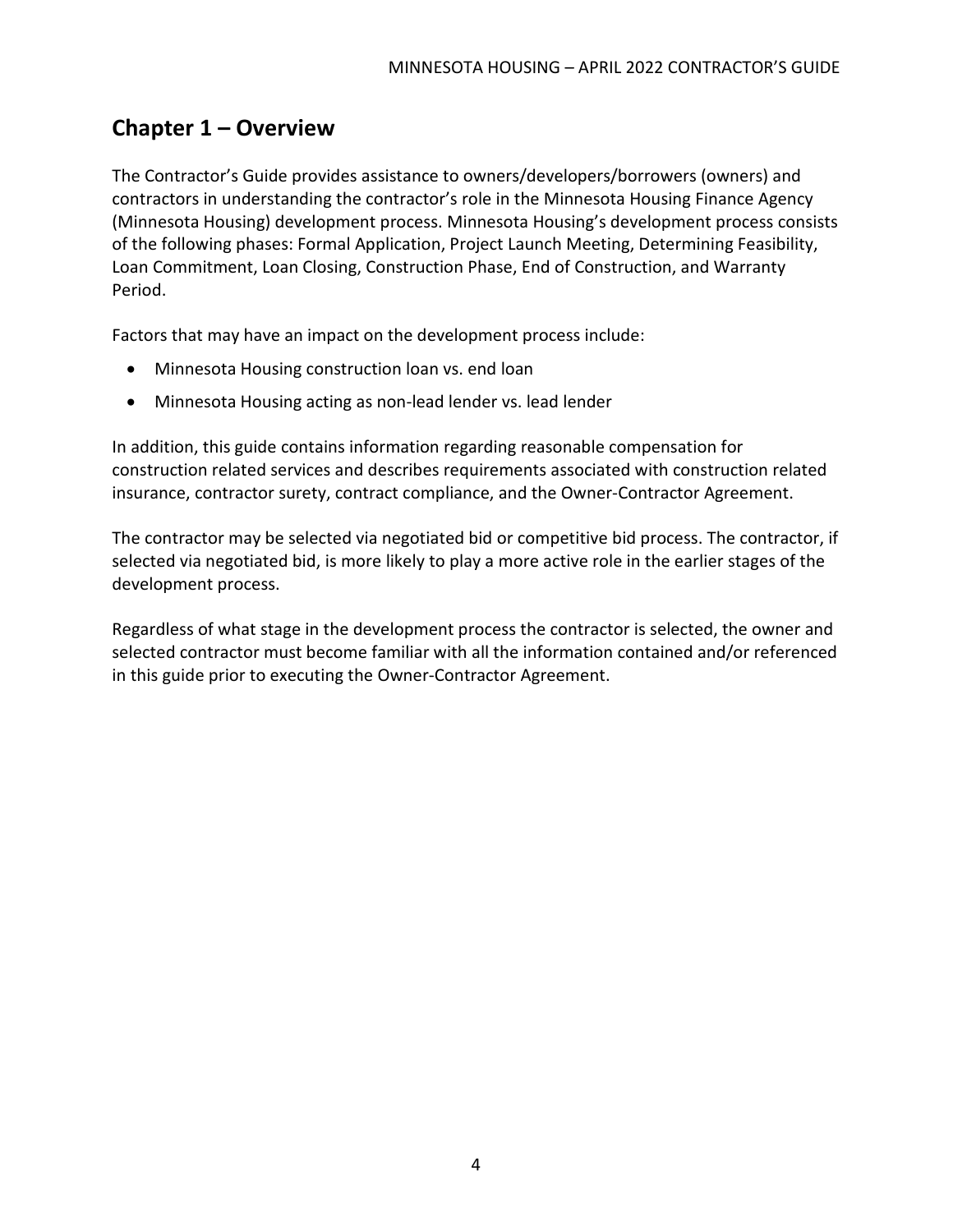# <span id="page-6-0"></span>**Chapter 2 – Contractor Selection/Bidding Requirements/ Compensation**

The construction process begins with bidding or negotiating contracts with those who will build the proposed site improvements. Minnesota Housing permits either direct selection (negotiated or comparative selection) or competitive bidding for awarding construction contracts. Each selection method has its advantages and disadvantages. Regardless of what selection method is used, selection of a contractor (single prime general contractor) who has the capabilities and qualifications to meet the project's requirements is the owner's responsibility.

Construction management, construction coordination, owner construction representative services, or other similar services in addition to or outside the single, prime general contractor construction contract must not be considered construction costs. The costs or fees for said additional services, if approved by Minnesota Housing, must be included in the developer fee or some other development cost determined by Minnesota Housing.

Minnesota Housing realizes the importance of contractors receiving adequate compensation for construction services. In addition, Minnesota Housing realizes not every project is the same, and there are often projects that are inherently complicated and characterized by uncertainties. Therefore, contractor compensation may exceed the maximum percentage allowed (refer below), if approved by Minnesota Housing.

#### <span id="page-6-1"></span>**2.01 Purpose**

The purpose of contractor selection/bidding requirements/compensation is to provide a framework for contractor selection.

#### <span id="page-6-2"></span>**2.02 Requirements**

- 1. If contractor selection is through direct selection:
	- a. It must be done early in the development process to establish the contractor as part of the design team, and the contractor must be expected to provide continuous value engineering in design.
	- b. An attempt to competitively bid all work to at least three (3) qualified subcontractors must be made; however, at a minimum, all work must be competitively bid to at least two (2) qualified subcontractors for each division of work, including work to be performed by the general contractor's own workforce.
- 2. Contractor compensation must comply with the following:
	- a. Contractor profit: The maximum contractor profit is 6% of net construction costs. **NOTE**: Net construction costs are construction costs (schedule of value line items) not including contractor profit, general requirements, and contractor overhead.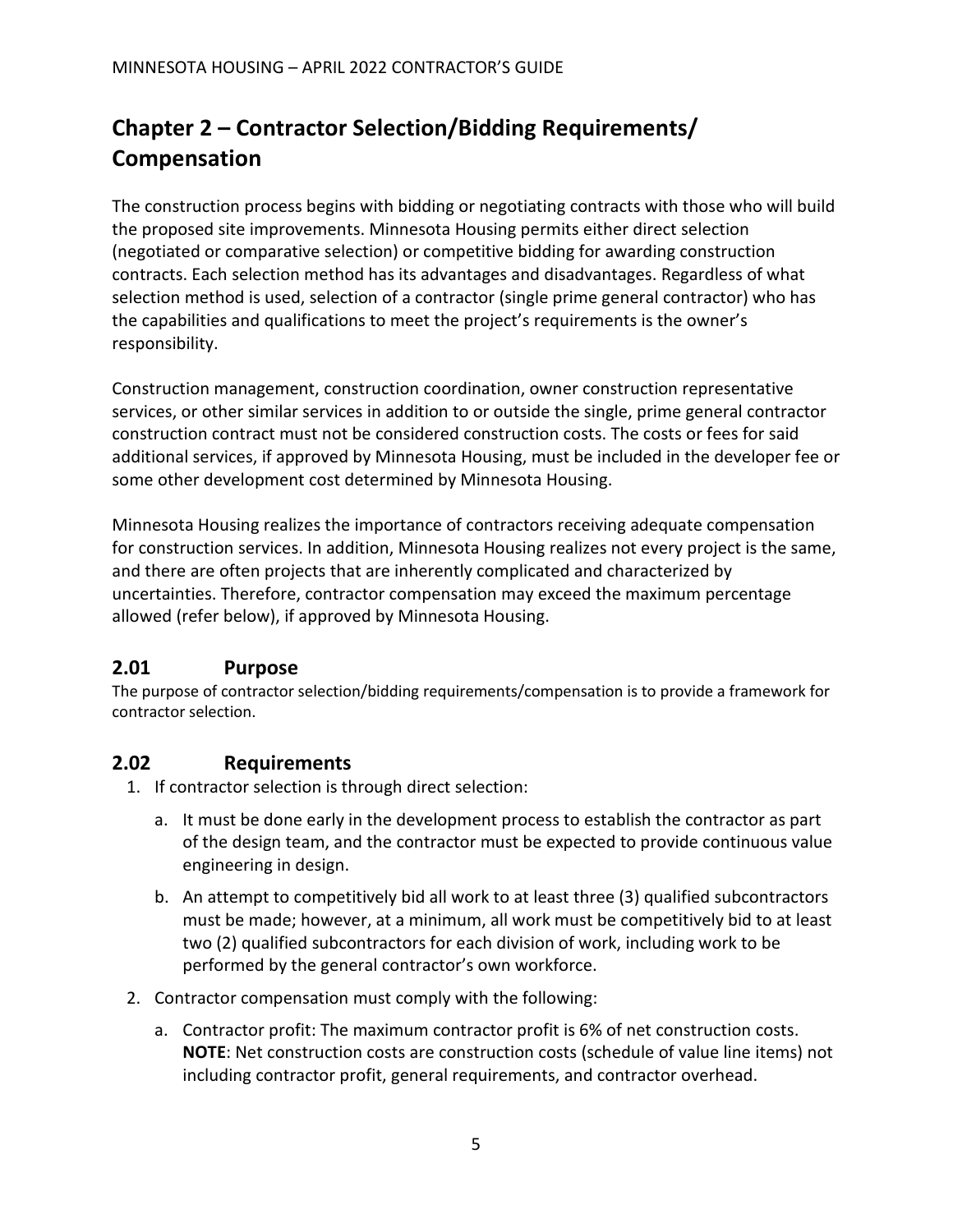- b. General requirements (conditions): The maximum allowed is 6%. Items of costs to be considered in this allowance include: onsite supervision, construction site signs, field office expenses, temporary sheds and toilets, temporary utilities, equipment rental, routine general cleanup during construction, rubbish removal, dumpsters, construction material recycling, watchmen wages, all of the builder's insurance (except builder's risk), temporary walkways, fences, roads, and other similar expenses.
- c. Contractor overhead: Minnesota Housing allows a contractor an overhead allowance based on a percentage of the net construction cost. Preconstruction services and cost estimating must be considered contractor overhead. The permitted maximum allowance is 2%.
- d. It is possible to exceed expenses in one area if other areas are not at their maximum. Minnesota Housing will allow the collective balance of contractor profit, general requirements, and contractor overhead to equal 14%.
- e. The following construction costs may be schedule of value line items outside of and in addition to the profit, general conditions, and overhead, if approved by Minnesota Housing.
	- i. Extra expenses due to unique weather conditions such as winter heat, frost stripping, construction dehumidification, or de-watering
	- ii. Cost for a project-specific, third-party data cloud storage service
- f. The cost of and contract for Special Inspections cannot be included under the construction contract.
- g. Identity of Interest
	- i. An identity of interest exists between the owner and the contractor when:
		- 1. There is any financial interest of the owner in the contractor or any financial interest of the contractor in the owner.
		- 2. Any officer, director, or stockholder or partner of the owner is also an officer, director or stockholder or partner of the contractor.
		- 3. Any officer, director, stockholder, or partner of the owner has any financial interest in the contractor; or any officer, director, stockholder, or partner of the contractor has any financial interest in the owner.
		- 4. The contractor advances any funds to the owner.
		- 5. The contractor takes stock or any interest in the owner entity as consideration of payment.
		- 6. Any relationship (e.g. family) existing that would give the owner or contractor control or influence over the price of the contract or the price paid to the subcontractor, material supplier, or lessor of equipment.
	- ii. When the owner and the contractor have an identity of interest, in addition to the fee limits stated above, the combined sum of developer fee, contractor profit,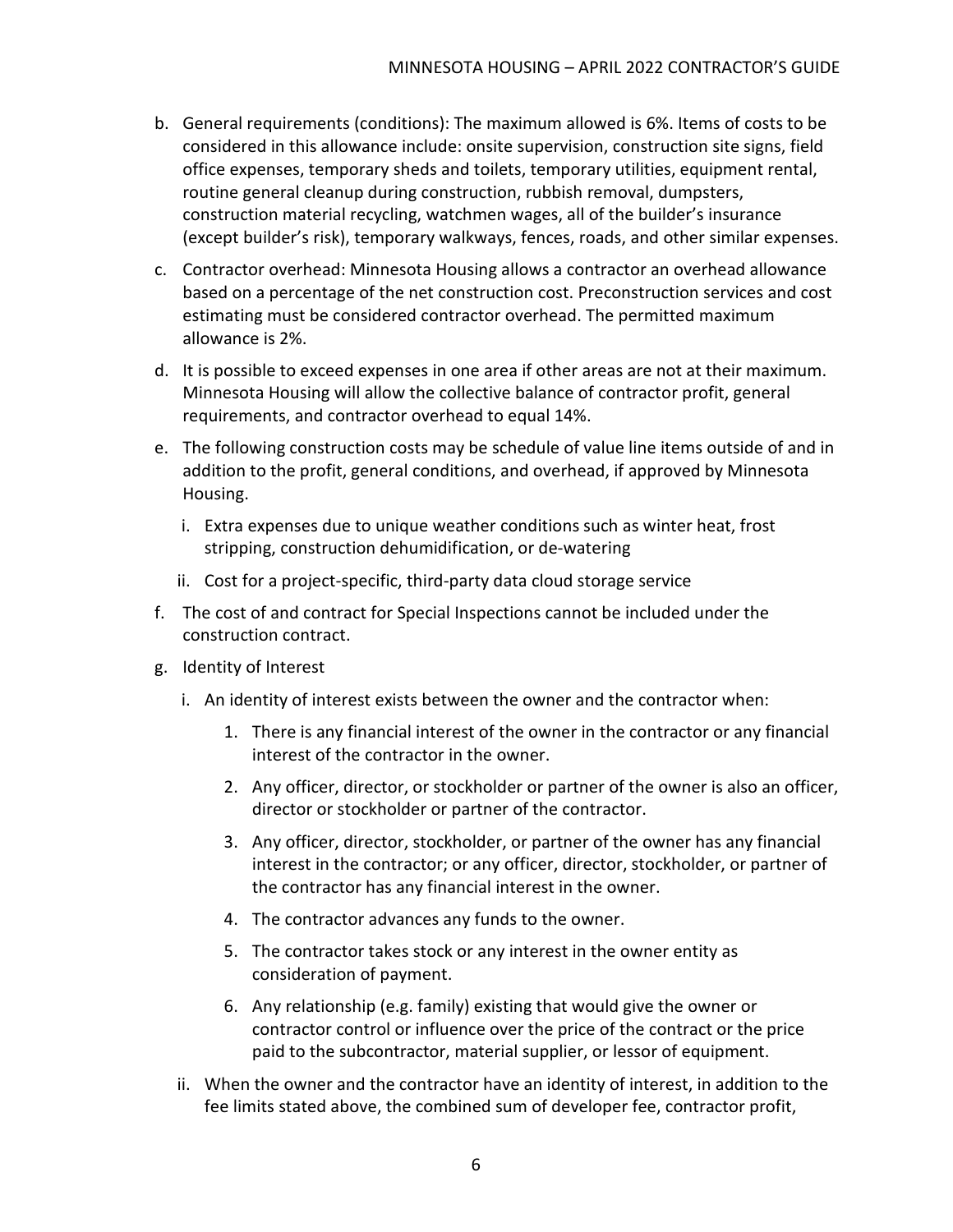contractor overhead and general requirements may not exceed 20% of the total development costs, less the developer fee.

- iii. The contractor must submit a Contractor's Certificate of Actual Cost HUD Form 92330A audited by an independent public accountant in accordance with requirements established by HUD as follows:
	- 1. At the end of construction after final contractor payment, but before the final draw close-out for projects with:
		- a. Minnesota Housing's deferred funding
		- b. Minnesota Housing's first mortgage
	- 2. At the end of the project and before IRS Form 8609 issuance for 4% and 9% low income housing tax credits (LIHTC) projects.
- 3. If contractor selection is through competitive bidding:
	- a. Bidding may be open to all or restricted to a few contractors: 3-5 is recommended.
	- b. Minnesota Housing prefers soliciting competitive bids from a selected list of contractors who are judged to be qualified for a specific job.
- 4. Regardless of what contractor selection method is used, contractor compensation must be in the form of a fixed price (stipulated sum). Refer to the Owner-Contractor Agreement section for information regarding acceptable forms of agreements.
- 5. If the project is federally funded:
	- a. Davis Bacon and Related Acts (DBRA) may be triggered with federally funded projects. Confirm with the owner, and/or the owner's architect if the project has triggered DBRA requirements. If the project has triggered DBRA, confirm that the required DBRA documents are included in the bid package before it is released for bidding.
	- b. [Section 3 and](http://mnhousing.gov/idc/groups/public/documents/document/mhfa_012641.pdf) Black, Indigenous, and People of Color-owned Business Enterprise and Women-owned Business Enterprise (BIPOCBE/WBE)<sup>[1](#page-8-1)</sup> compliance is required for federally funded projects. The Section 3 Guide and all attachments must be included in the bid package.

#### <span id="page-8-0"></span>**2.03 Prevailing Wage**

Under certain circumstances, awards of agency funds may trigger state prevailing wage requirements under Minn. Stat. § 116J.871. In broad terms, the statute applies to awards that meet the following conditions: (1) new housing construction (not rehabilitation); and (2) a single entity receives from Minnesota Housing \$200,000 or more of grant proceeds or \$500,000 of loan proceeds. The statute excludes new housing construction in which total financial assistance at a single project site is less than \$100,000.

<span id="page-8-1"></span><sup>1</sup> BIPOCBE/WBE is also known as Minority-owned Business Enterprise and Women-owned Business Enterprise (MBE/WBE).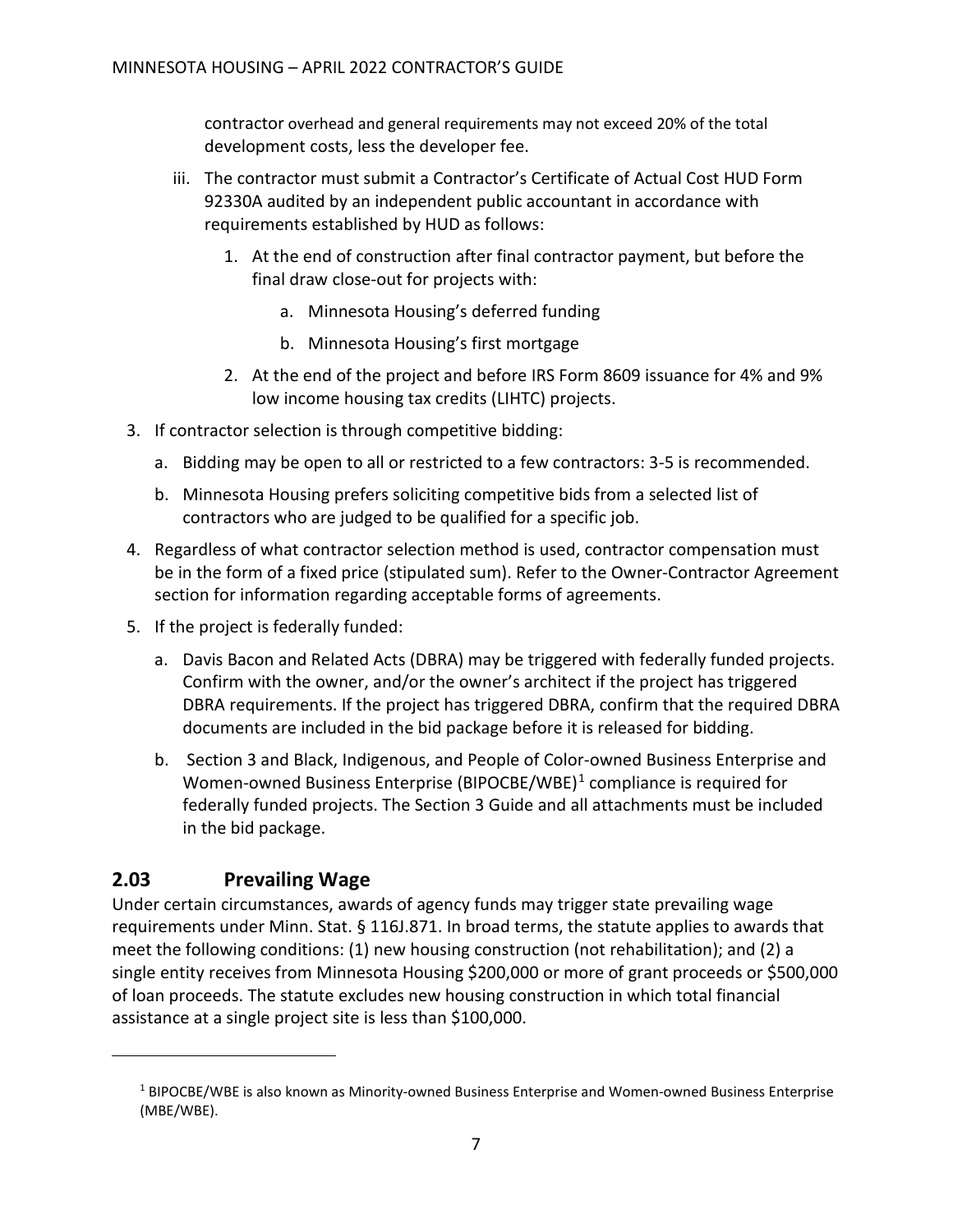Please note the following statutory provisions:

- A state agency may provide financial assistance to a person only if the person receiving or benefiting from the financial assistance certifies to the commissioner of labor and industry that laborers and mechanics at the project site during construction, installation, remodeling, and repairs for which the financial assistance was provided will be paid the prevailing wage rate as defined in section 177.42, subdivision 6. Minn. Stat. § 116J.871, subd. 2.
- It is a misdemeanor for a person who has certified that prevailing wages will be paid to laborers and mechanics under subdivision 2 [see above] to subsequently fail to pay the prevailing wage. Each day a violation of this subdivision continues is a separate offense. Minn. Stat. § 116J.871, subd. 3.

In addition, a separate prevailing wage statute, Minn. Stat. § 177.41-.43, may apply if funds are used for a building that is publicly owned or leased.

All questions regarding state prevailing wages and compliance requirements should be directed to the Department of Labor and Industry as follows:

Division of Labor Standards and Apprenticeship Karen Bugar, State Program Administrator 443 Lafayette Road N, St. Paul, MN 55155 651.284.5091 or [dli.prevwage@state.mn.us](mailto:dli.prevwage@state.mn.us)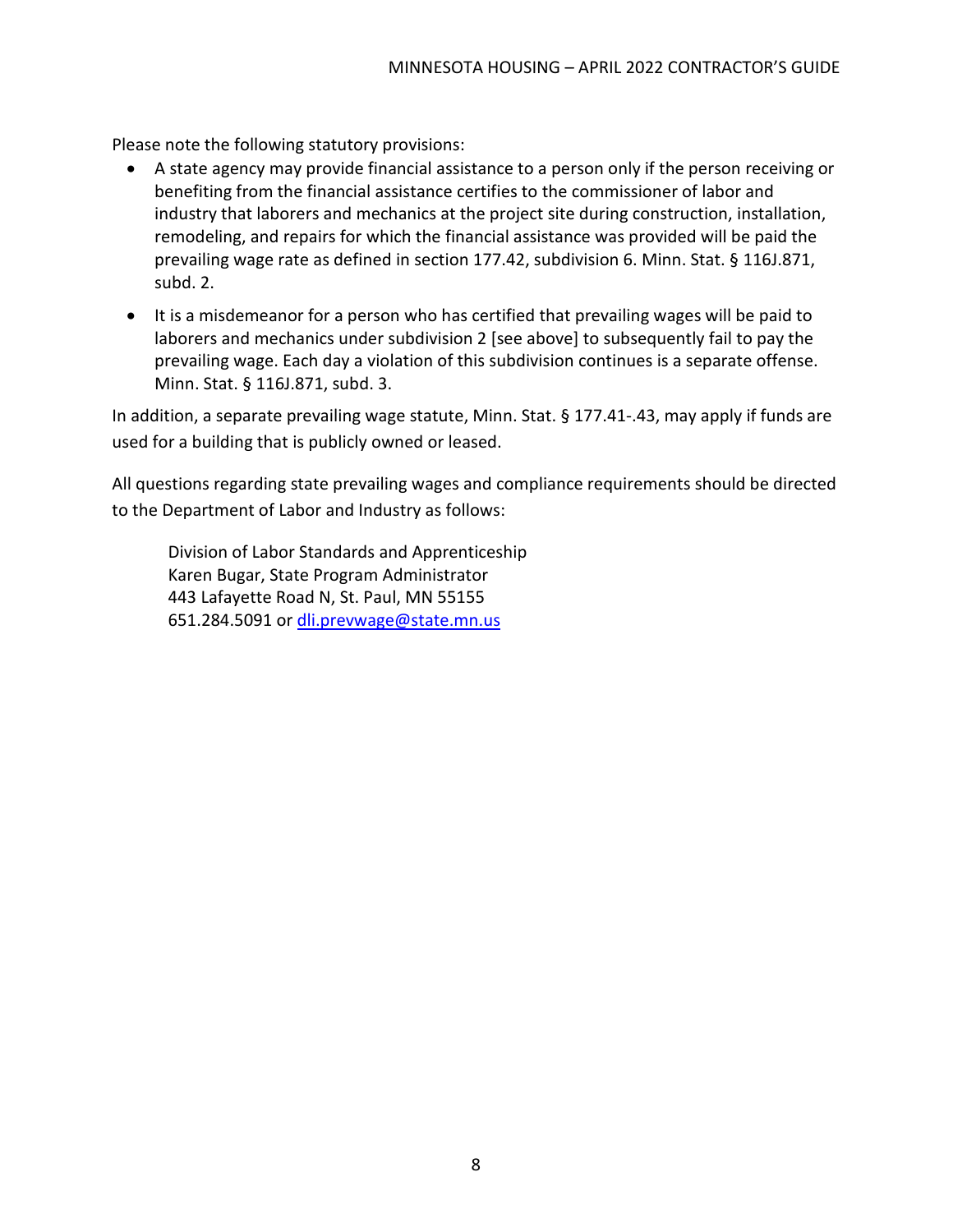# <span id="page-10-0"></span>**Chapter 3 – Insurance Requirements**

Visit **Insurance Requirements** for Minnesota Housing's insurance requirements.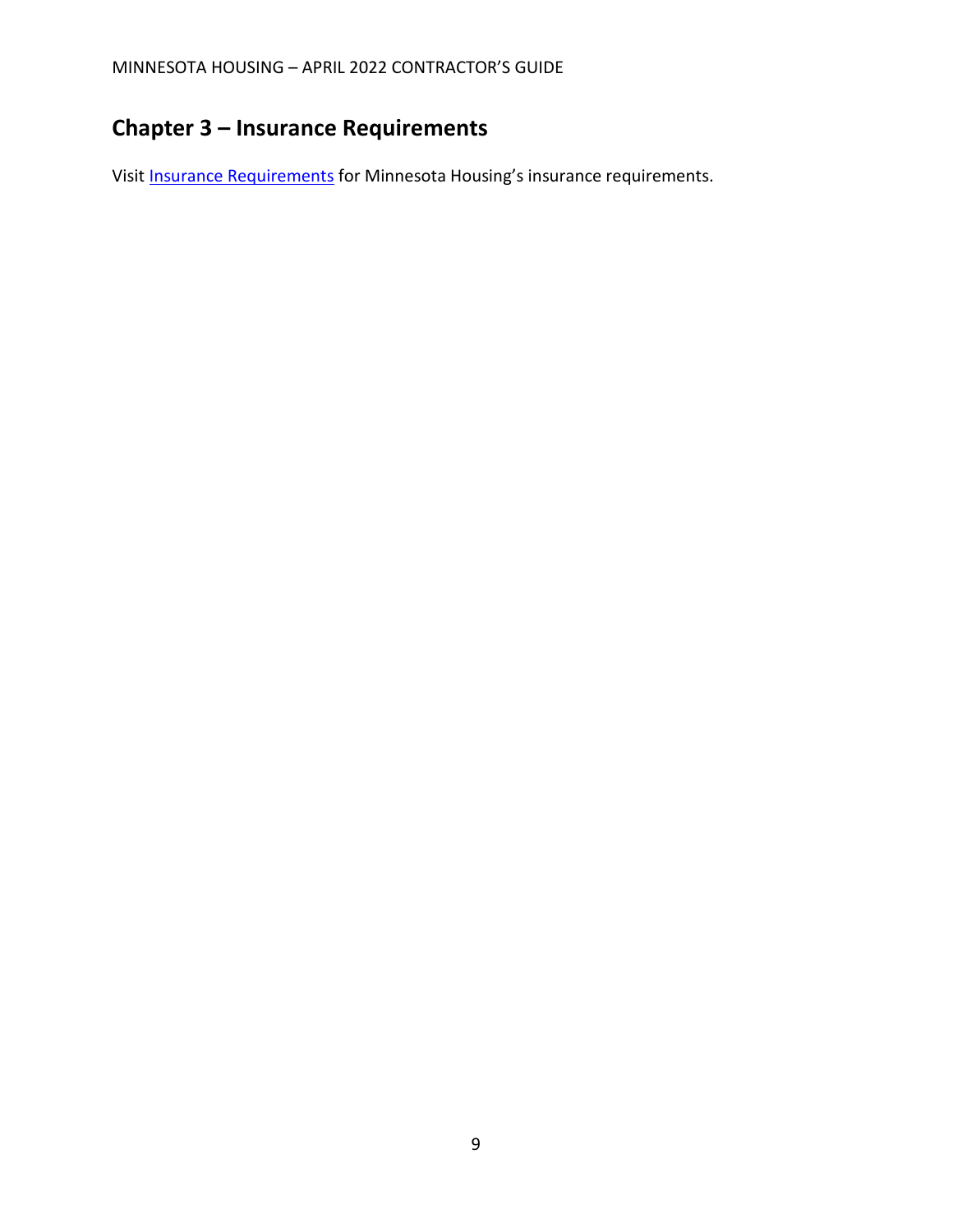## <span id="page-11-0"></span>**Chapter 4 – Owner-Contractor Agreement**

Once the owner and contractor agree upon the scope of the contract documents and associated costs to perform the work, an agreement is prepared between the owner and contractor (single prime general contractor). Prior to being executed, the Owner-Contractor Agreement must be submitted to Minnesota Housing for review and approval.

#### <span id="page-11-1"></span>**4.01 Purpose**

The Owner-Contractor Agreement reflects the goals and needs of the owner and contractor as established in the contract documents. It states the contract sum and its basis, describes the work, specifies the time of commencement and completion, and provides for payment to the contactor. It also includes other provisions and incorporates by reference several other documents related to the work and makes them part of the contract.

#### <span id="page-11-2"></span>**4.02 Requirements**

- 1. The Owner-Contractor Agreement must be the American Institute of Architects *(AIA) "*A101-2017 Stipulated Sum Agreement," or another industry standard form of agreement approved by Minnesota Housing, that when fully completed and executed, is acceptable to Minnesota Housing in form and substance.
- 2. The "AIA Document A201-2017, General Conditions of the Contract for Construction" must accompany the Owner-Contractor Agreement. This may be done by reference. Any modifications or extension of the general conditions must be via supplementary conditions or an AIA "Additions and Deletions" report.
- 3. The Owner-Contractor Agreement must state the date of commencement of the work and the date the contractor must achieve substantial completion of the entire work.
- 4. The Owner-Contractor Agreement must stipulate a contract sum (lump sum) the owner must pay the contractor for the contractor's performance of the contract and all alternates, and/or unit prices, if any, of which the contract sum is based upon.
- 5. General contractor markup on all change order work, whether it's their own self performed work or work by their subcontractors, must be negotiated between the owner and general contractor and must be included in the Owner-Contractor Agreement; however it must not be greater than the maximum combined general conditions, profit and overhead as described in Chapter 2.
- 6. Minnesota Housing permits one progress payment per month. The amount of time needed to process each progress payment will vary depending on many variables, including funding characteristics. Minnesota Housing strives to minimize processing time for each progress payment. The owner and contractor must agree on a reasonable time for processing progress payments that is acceptable to Minnesota Housing and other funders, which is normally 30 days.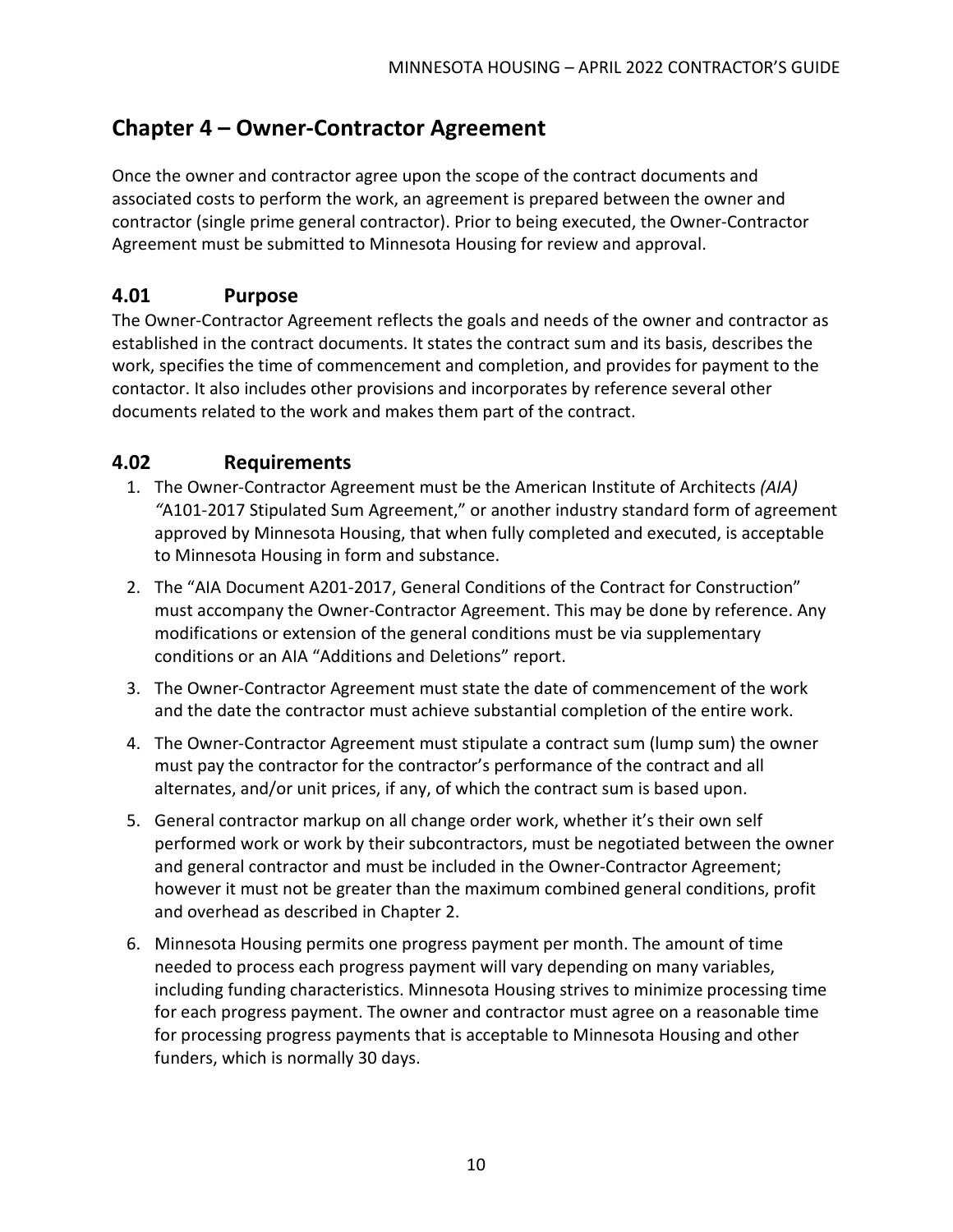- 7. Enumeration of specifications (project manual) and drawings must be done using exhibits prepared by the architect of record, which must be the same as those attached to the Architect's Opinion Letter.
- 8. Unless a higher retainage is required by other funding source(s), the Owner-Contractor Agreement must include 5% retainage be withheld from each progress payment for work completed and materials presently stored (on-site or off-site). No retainage is required for building permits, performance and payment bonds, or general contractor paid builder's risk insurance, comprehensive insurance, or winter conditions.
- 9. The Owner-Contractor Agreement must reference all specifications contained in project manual, drawings, addenda (if any) and any other documents forming part of the contract documents.
- 10. If Davis Bacon and Related Acts (DBRA) are triggered, the Owner-Contractor Agreement must contain the locked-in wage decision, HUD Form 4010, the contractor signed Section 3 Clause and Minnesota Housing's Equal Employment Opportunity Policy Statement forms. Confirm with Minnesota Housing that the correct forms are included in the contract before it is executed.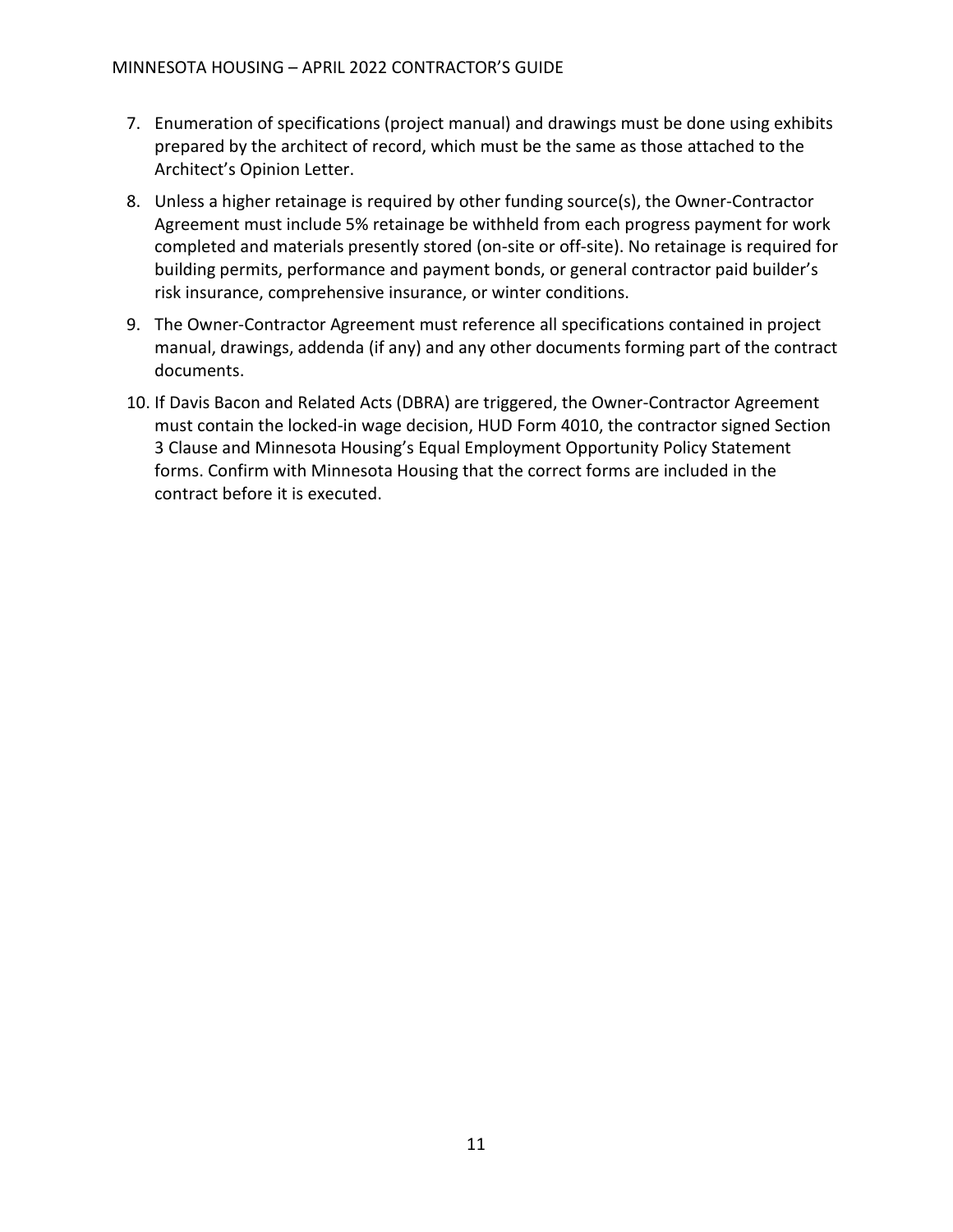## <span id="page-13-0"></span>**Chapter 5 – Contractor's Surety**

Contractor's surety is required for new construction and/or rehabilitation type projects requiring disbursement of Minnesota Housing loan proceeds during the construction phase (construction loan). The contractor's surety must be in the form of payment and performance bond acceptable to Minnesota Housing. Minnesota Housing may permit a Completion Assurance Fund (either letter of credit or cash) in lieu of bonds, if there is an identity of interest and if bonding is not possible. At Minnesota Housing's sole discretion, contractor's surety may be waived if the construction contract amount is \$500,000 or less.

#### <span id="page-13-1"></span>**5.01 Purpose**

Contractor's surety makes sure there will be sufficient funds to complete the work and that all sub-contractors will be paid under their sub-contracts.

#### <span id="page-13-2"></span>**5.02 Requirements**

The following contractor's surety requirements must be complied with:

- 1. Contractor's surety acceptable to Minnesota Housing is required whenever a Minnesota Housing loan is a construction loan. Minnesota Housing typically does not require contractor's surety if the entire Minnesota Housing loan is withheld until end of construction (end loan).
- 2. Contractor's surety must be on Minnesota Housing's form of [payment a](http://www.mnhousing.gov/idc/groups/multifamily/documents/webasset/mhfa_002462.rtf)n[d performance](http://www.mnhousing.gov/idc/groups/multifamily/documents/webasset/mhfa_002460.rtf)  [bonds](http://www.mnhousing.gov/idc/groups/multifamily/documents/webasset/mhfa_002460.rtf) unless otherwise approved by Minnesota Housing.
- 3. Prior to loan commitment, the contractor (single prime general contractor) must submit to Minnesota Housing evidence (draft copy of Minnesota Housing form of bonds or letter from surety company) that payment and performance bonds (dual obligee) in amounts equal to 100% of the construction contract sum can be obtained.
- 4. If, due to reasons acceptable to Minnesota Housing, the contractor is unable to obtain 100% bonding, the contactor may be required to supply a Completion Assurance Fund (unconditional irrevocable letter of credit acceptable to Minnesota Housing or cash) in an amount to be set by Minnesota Housing (normally 25% of the construction contact sum) in lieu of payment and performance bonds. Minnesota Housing, before accepting any Completion Assurance Fund, will require a [Completion and Payment Assurance](http://mnhousing.gov/idc/groups/public/documents/document/mhfa_003617.pdf)  [Agreement](http://mnhousing.gov/idc/groups/public/documents/document/mhfa_003617.pdf) (as prepared by the Minnesota Housing) to be executed. The Completion and Payment Assurance Agreement establishes terms and conditions applicable to the effective Completion Assurance Fund issued to Minnesota Housing. If cash is substituted for a letter of credit, Minnesota Housing is not required to pay any interest on the cash portion of the Completion Assurance Fund.
- 5. The cost of payment and performance bonds may be included in the construction contract sum unless specifically directed otherwise. One hundred percent reimbursement for payment and performance bonds is allowed at the first pay draw if this cost is itemized separately on the application for Payment and Schedule of Values.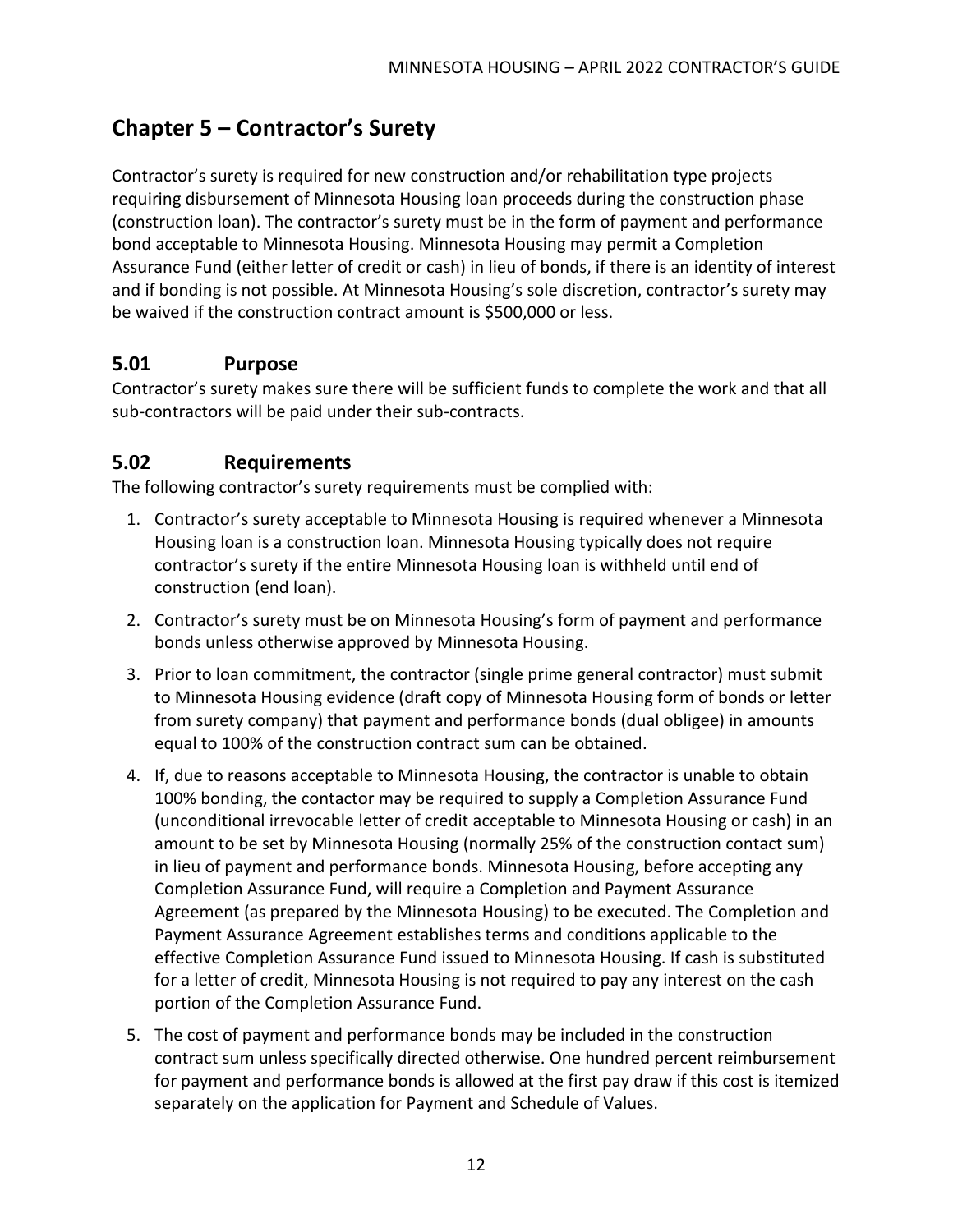## <span id="page-14-0"></span>**Chapter 6 – Contractor's Role Overview**

It is important for the contractor to understand his or her role in Minnesota Housing's development process, which is divided into the following stages (and Chapters):

- 1. Formal Application Chapter 7
- 2. Project Launch Meeting Chapter 8
- 3. Determining Feasibility Chapter 9
- 4. Loan Commitment Chapter 10
- 5. Loan Closing Chapter 11
- 6. Construction Phase Chapter 12
- 7. End of Construction Chapter 13
- 8. Warranty Period Chapter 14

If the contractor is selected during the earlier stages of the development process, the processing stages and contractor's submissions generally follow Chapters 7-14 of this guide.

All contractor submissions listed for a processing stage must be received and approved by Minnesota Housing prior to proceeding to the next processing stage.

If the contractor is selected during the later stages of the development process, the Qualifications of Contractor (Minnesota Housing Form 209A) must be submitted as well as any other contractor submissions from previous processing stages as determined necessary by Minnesota Housing.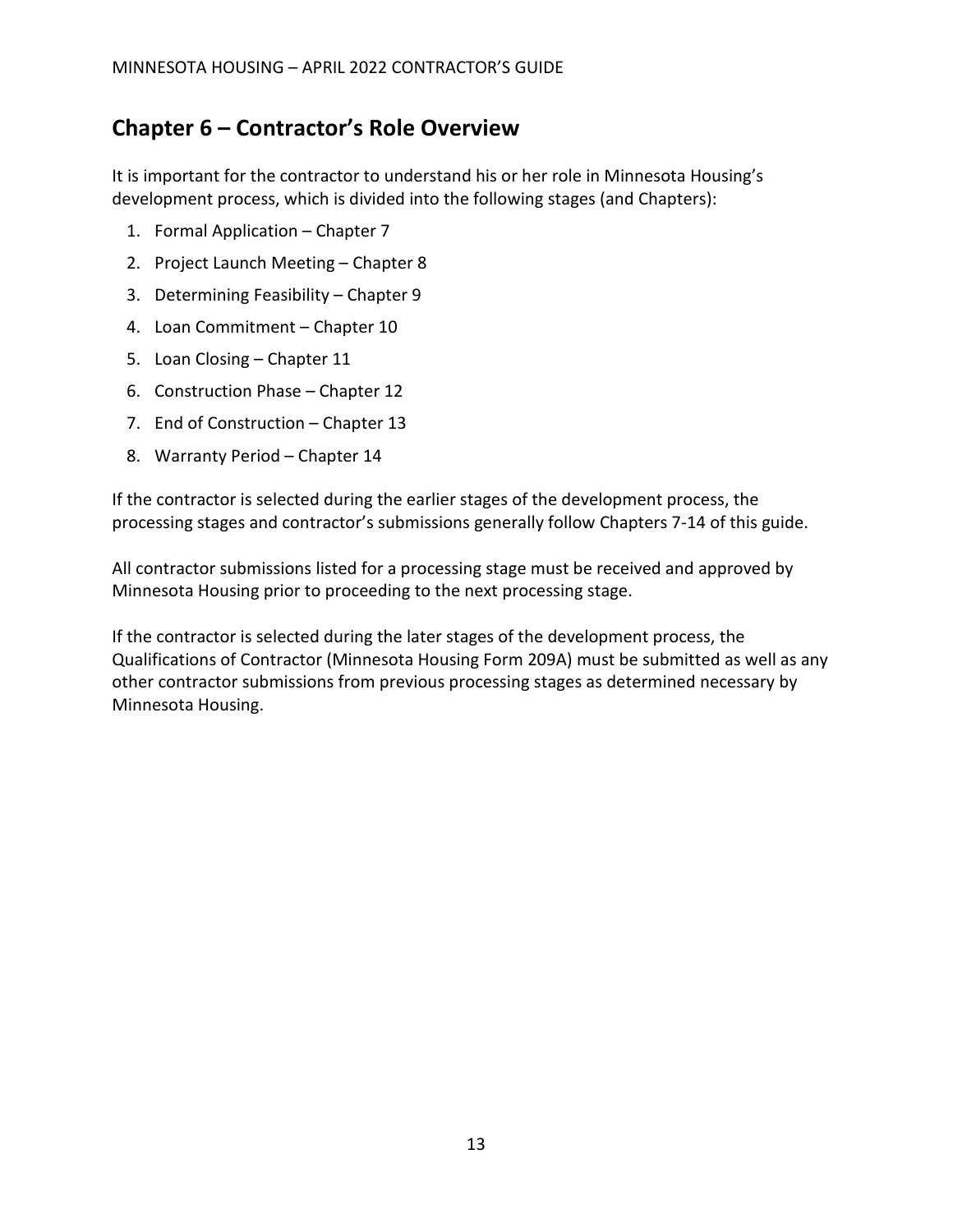## <span id="page-15-0"></span>**Chapter 7 – Formal Application**

The Minnesota Housing multifamily division currently offers two processes for owners to request funding: the Consolidated Request for Proposals (RFP) and year-round funding. Refer to [Minnesota Housing's website](https://www.mnhousing.gov/sites/multifamily/gettingstarted) for more information regarding applying for multifamily resources.

If selected at time of formal application, the contractor (single prime general contractor) will likely be requested by the applicant to assist with preparing materials necessary for formal application.

#### <span id="page-15-1"></span>**7.01 Purpose**

The formal application provides information needed to evaluate proposals and determine if funding program resources are eligible for proposed use.

#### <span id="page-15-2"></span>**7.02 Contractor's Role**

The contractor's role during this stage generally consists of:

- 1. Conduct a site visit and assist the applicant in formulating a preliminary estimate of construction costs.
- 2. If rehabilitation, assist the owner and/or architect of record in preparing a preliminary work scope.
- 3. If new construction, provide basic value engineering input on schematic design concept options.
- 4. Complete the Qualifications of Contractor (Minnesota Housing Form 209A) available on the **[Multifamily Development Team Qualification Forms](https://www.mnhousing.gov/sites/multifamily/qualificationforms) webpage.**
- 5. Assist the applicant with completing Minnesota Housing's Multifamily Application form.
- 6. Participate in the development of sustainability strategies and documentation. Guides and forms are available on the [Building Standards](https://www.mnhousing.gov/sites/multifamily/buildingstandards) webpage.

### <span id="page-15-3"></span>**7.03 Acceptance for Processing**

Once the development has been selected for processing, the owner will be notified, and a project launch meeting will be scheduled.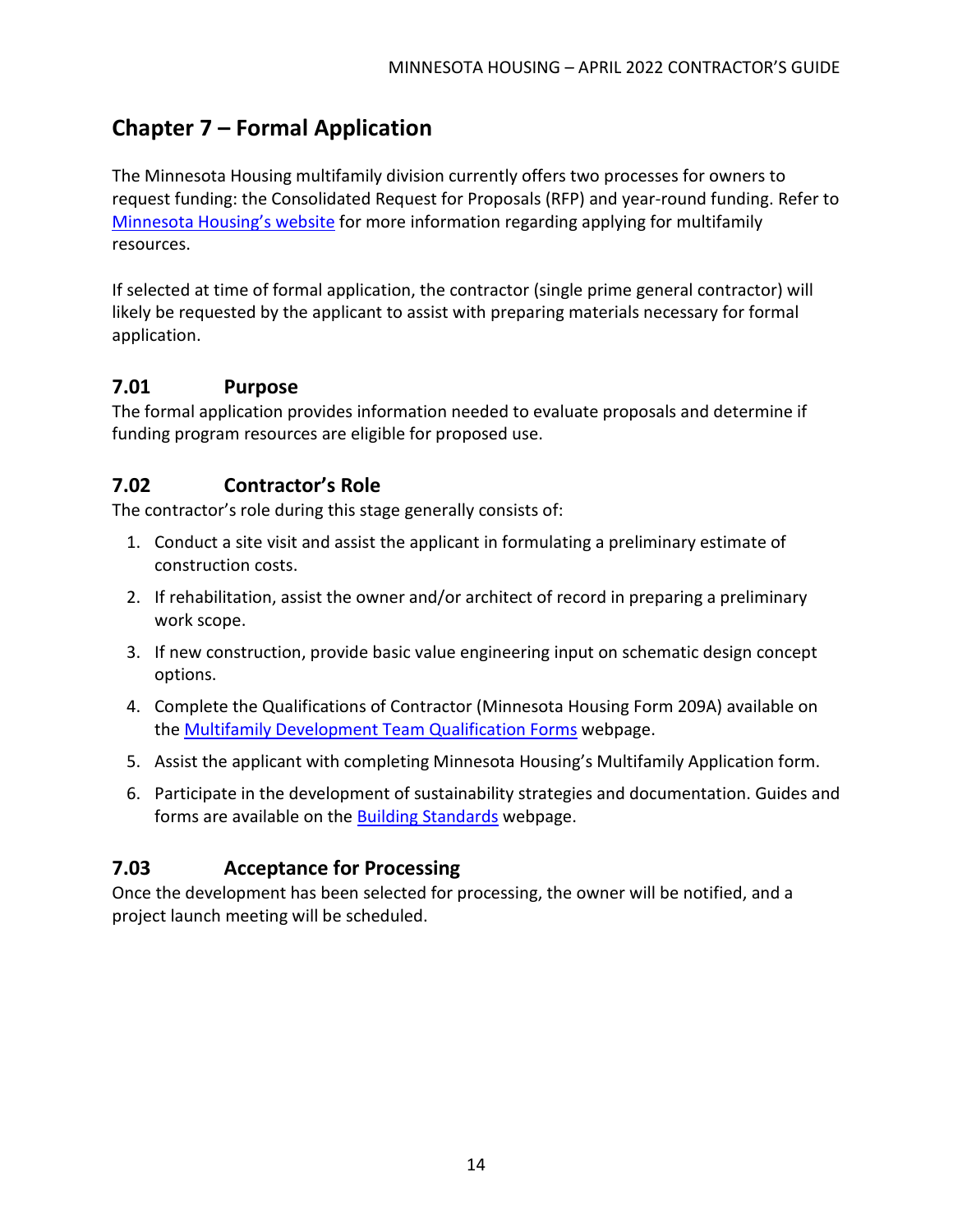## <span id="page-16-0"></span>**Chapter 8 – Project Launch Meeting**

Based upon owner notification of Minnesota Housing acceptance for processing, Minnesota Housing's housing development officer (HDO) or loan processor schedules the project launch meeting shortly after the development has been selected for processing. Members of the development team are normally required to be present. The contractor is welcome to attend this meeting.

#### <span id="page-16-1"></span>**8.01 Purpose**

The purpose of the project launch meeting is to allow the development team to present its specific proposal to Minnesota Housing, exchange ideas, identify shared goals, and allow Minnesota Housing staff to explain requirements and policies pertaining to the particular development. Topics of discussion include: Minnesota Housing's underwriting process, characteristics of the site, site control, zoning issues, alternative design concepts, improvement costs, maintenance and operating expenses, market concerns, unit mix, affirmative action, equal employment requirements, characteristics of the loan, characteristics and capacity of the development team, Minnesota Housing design review process, procurement of construction, any unique aspects and next steps.

#### <span id="page-16-2"></span>**8.02 Contractor's Role**

If the contractor attends the project launch meeting, his/her role generally consists of:

- 1. If rehabilitation, becoming familiar with proposed work scope and commenting on scale and scope of improvements.
- 2. If new construction, reviewing schematic design documents and developing a preliminary construction cost estimate.
- 3. Visiting the site and being prepared to discuss any specific site issues having an impact on construction and/or construction costs.
- 4. Discussing results and the need for any further analysis/assessment resulting from available Phase I or Phase II Environmental Assessments, geotechnical exploration and/or an energy audit (if applicable).
- 5. Discussing approach to procuring construction, which includes:
	- a. Contractor qualifications.
		- i. Available on the [Multifamily Development Team Qualification Forms](https://www.mnhousing.gov/sites/multifamily/qualificationforms) webpage.
	- b. Contractor's role in the development process
	- c. Contractor compensation
	- d. Construction bidding and negotiation
	- e. Owner-Contractor Agreement
	- f. Davis-Bacon wage rates (if applicable)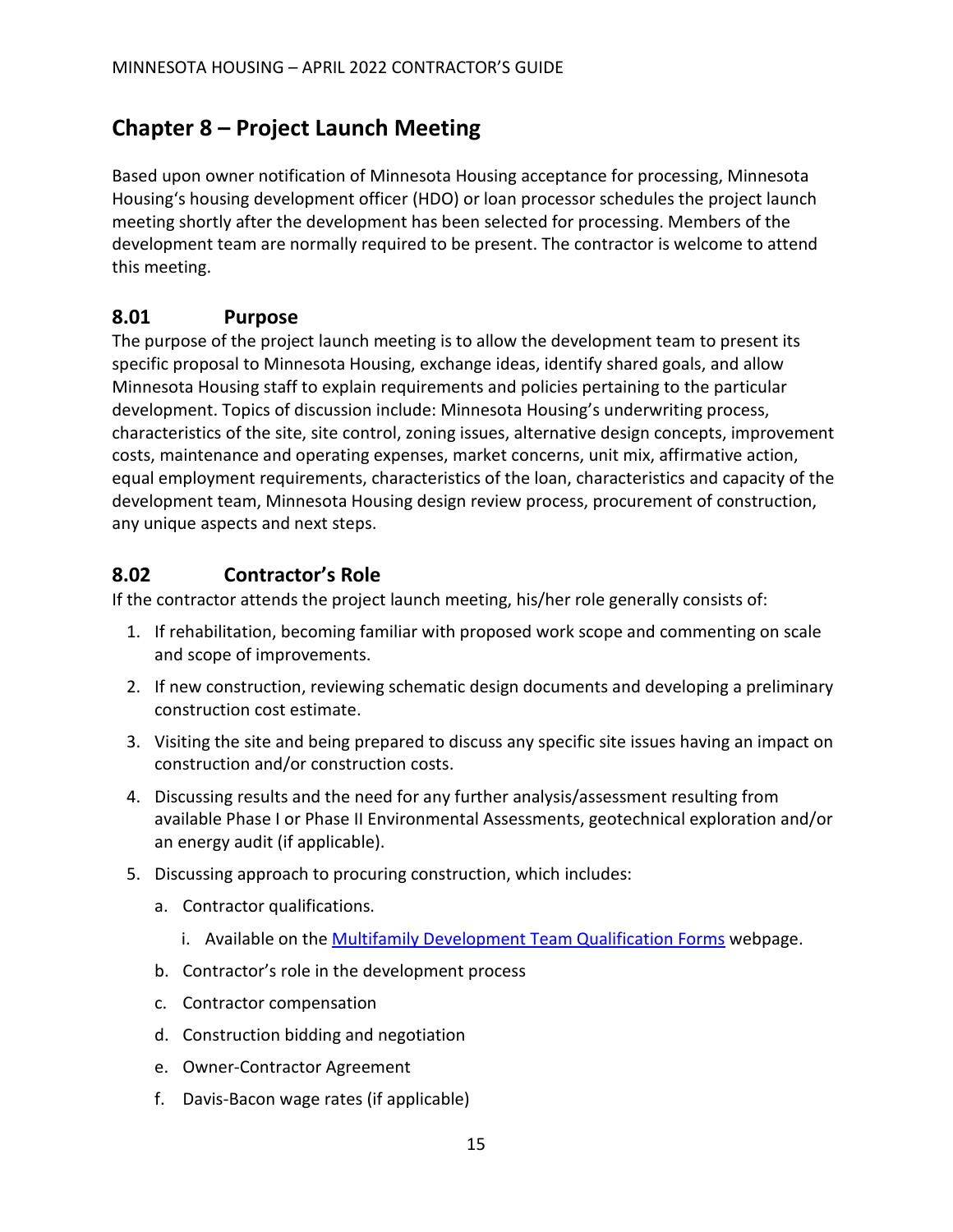- g. Construction loan versus end loan
- h. Minnesota Housing forms and requirements available on the [Post-Selection Materials](https://www.mnhousing.gov/sites/multifamily/postselection/developers)  [for Owners and Developers](https://www.mnhousing.gov/sites/multifamily/postselection/developers) webpage:
	- i. Assignment of Construction Contract
	- ii. Supplement to General Conditions of Agreement Between Owner and Contractor
	- iii. Construction Commitment
	- iv. Contractor surety
	- v. Contractor insurance
	- vi. Contract compliance and Equal Employment Opportunity (EEO) requirements
- vii. Section 3 and Black, Indigenous, and People of Color-owned Business Enterprise and Women-owned Business Enterprise (BIPOCBE/WBE) (if applicable)
- viii. Contractor's cost certification, if applicable

Throughout the development process, additional working sessions involving the development team and Minnesota Housing staff may be required to resolve outstanding issues, if they arise.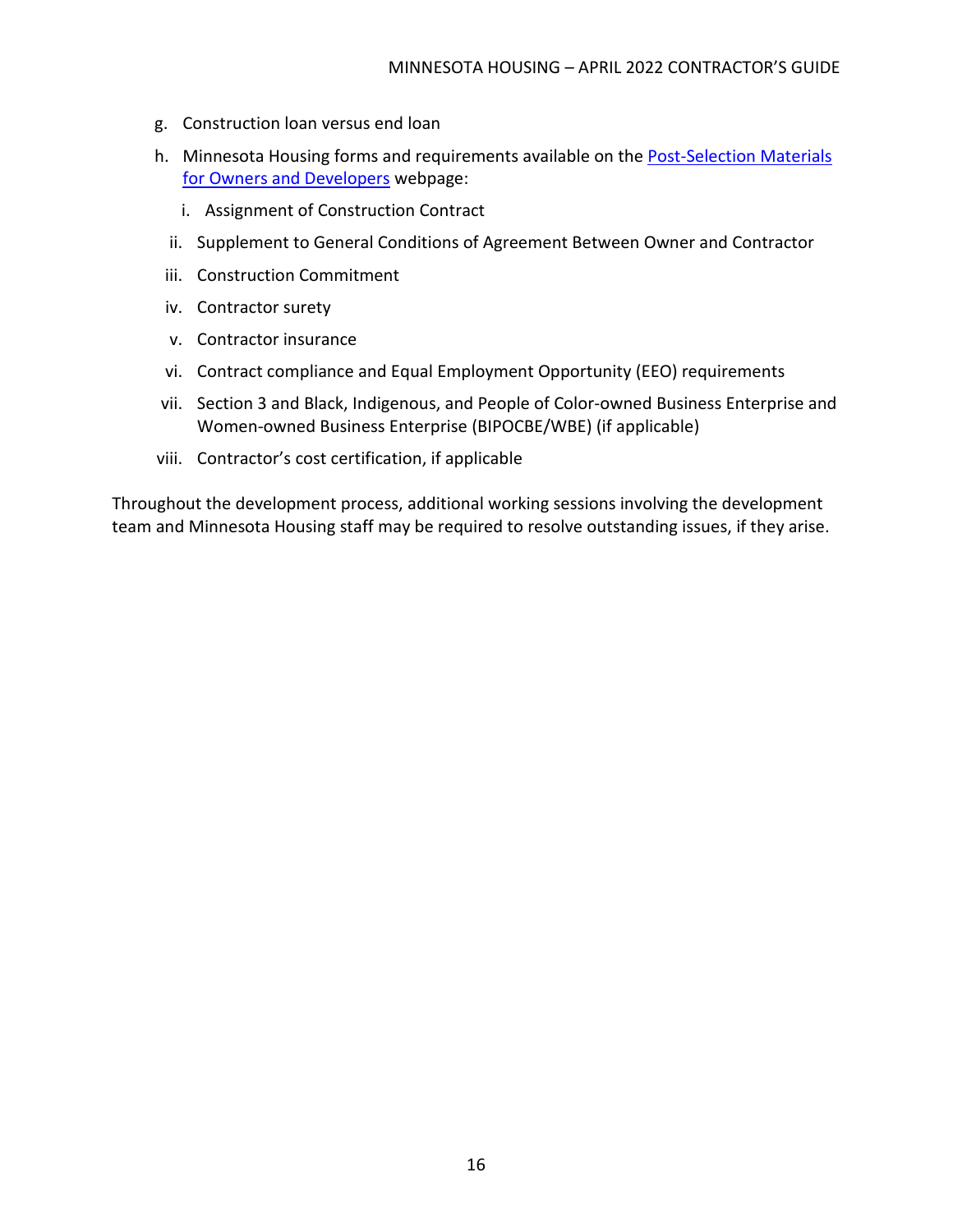## <span id="page-18-0"></span>**Chapter 9 – Determining Feasibility**

Following the approval of schematic design, the architect of record will normally prepare design development documents consisting of drawings and other documents to fix and describe the size and character of the project as to architectural, civil, structural, mechanical and electrical systems and such other elements as may be appropriate. These design development documents must be forwarded to the contractor, if selected, for review.

#### <span id="page-18-1"></span>**9.01 Purpose**

The purpose of determining feasibility is to determine if the development is viable and can move toward loan commitment.

#### <span id="page-18-2"></span>**9.02 Contractor's Role**

If the owner has identified a contractor by this time, the contractor's role typically consists of:

- 1. If rehabilitation, review refined work scope and update estimate of site improvement costs.
- 2. If new construction, review design development documents, provide value engineering, and refine and update estimate of site improvement costs.
- 3. Submit to Minnesota Housing for review and approval contractor's EEO Policy Statement (Minnesota Housing form) available on the [Post-Selection Materials for Owners and](https://www.mnhousing.gov/sites/multifamily/postselection/developers)  [Developers](https://www.mnhousing.gov/sites/multifamily/postselection/developers) webpage.
- 4. Review the following information (normally provided by the owner), if applicable, and assist the owner and/or architect of record in finding solutions to any obstacles:
	- a. Geotechnical Exploration Report
	- b. Environmental Assessment(s). Refer to Minnesota Housing's **[Environmental Standards](https://www.mnhousing.gov/wcs/Satellite?c=Page&cid=1362997127234&pagename=External%2FPage%2FEXTStandardLayout)** webpage.
	- c. Energy Audit/ Energy Rebate Analysis. Refer to Chapter 8 of the *Rental Housing Design/ Construction Standards* available on the [Building Standards](https://www.mnhousing.gov/sites/multifamily/buildingstandards) webpage.
	- d. Boundary and Topographic Survey

During the design development review phase, revisions and modifications may be necessary to arrive at a design development that meets Minnesota Housing requirements, development team expectations and budget limitations. Again, additional working sessions involving the development team may be required.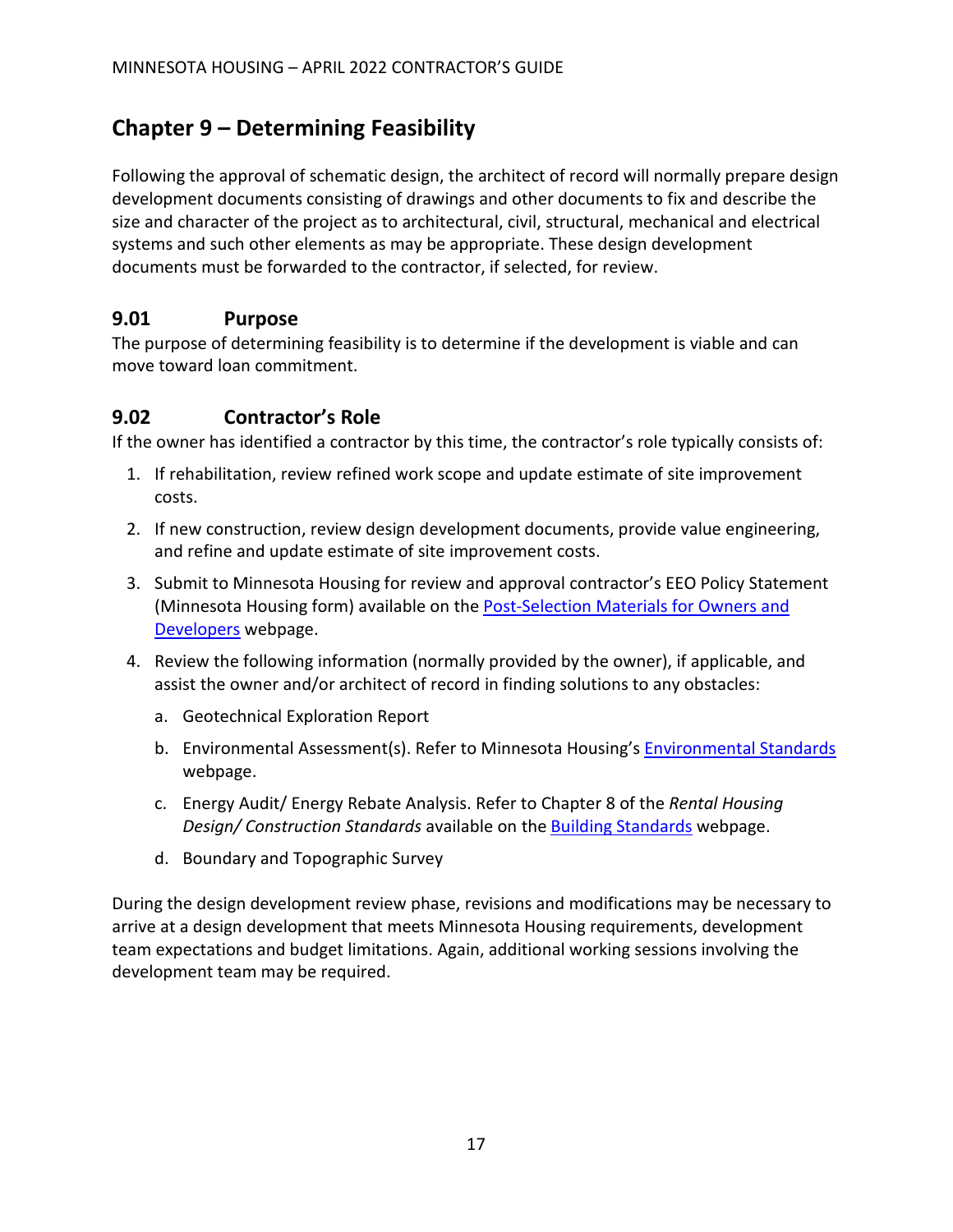## <span id="page-19-0"></span>**Chapter 10 – Loan Commitment**

Throughout the loan commitment phase, major features of the contract documents will begin to be finalized, including architectural drawings and specifications. In addition, the construction process begins with bidding or negotiating a contract with the potential contractor. Once identified, the contractor may begin to review working drawings and specifications prior to their completion to confirm that the work scope is in line with previous cost estimates.

Once working drawings and specifications have been completed and approved by the development team and Minnesota Housing, they must be transformed into contract documents and forwarded to the contractor(s) for bid proposals.

#### <span id="page-19-1"></span>**10.01 Purpose**

The loan commitment establishes the legal requirements and other conditions for the loan closing.

#### <span id="page-19-2"></span>**10.02 Contractor's Role**

Whether or not the bid was negotiated or competitive, the successful contractor's role leading up to loan commitment normally is as follows:

- 1. Receive complete contract documents and provide a firm bid for completing the work (site improvements) in accordance with the requirements of the contract documents.
- 2. Understand bidding requirements such as: Davis-Bacon, contract compliance, Section 3 and Black, Indigenous, and People of Color-owned Business Enterprise and Womenowned Business Enterprise (BIPOCBE/WBE), Equal Employment Opportunity (EEO), bonding, etc. Forms and requirements are available on the [Post-Selection Materials for](https://www.mnhousing.gov/sites/multifamily/postselection/developers)  [Owners and Developers](https://www.mnhousing.gov/sites/multifamily/postselection/developers) webpage. Refer to Chapter 9 of the *Rental Housing Design/ Construction Standards* available on the [Building Standards](https://www.mnhousing.gov/sites/multifamily/buildingstandards) webpage for federally funded projects bidding requirements.
- 3. Complete and/or submit the following items to Minnesota Housing for review and approval:
	- a. Qualifications of Contractor (Minnesota Housing form), unless previously submitted and approved available on the [Multifamily Development Team Qualification Forms](https://www.mnhousing.gov/sites/multifamily/qualificationforms) webpage.
	- b. Schedule of Values form (AIA G702/703)
	- c. AIA 101-1997 owner-contractor lump sum agreement (draft form)
	- d. Evidence that building permit(s) are ready to be issued upon payment
	- e. Other forms and requirements available at [Post-Selection Materials for Owners and](https://www.mnhousing.gov/sites/multifamily/postselection/developers)  [Developers](https://www.mnhousing.gov/sites/multifamily/postselection/developers) webpage:
		- i. Contract Compliance Activity Report (Minnesota Housing form)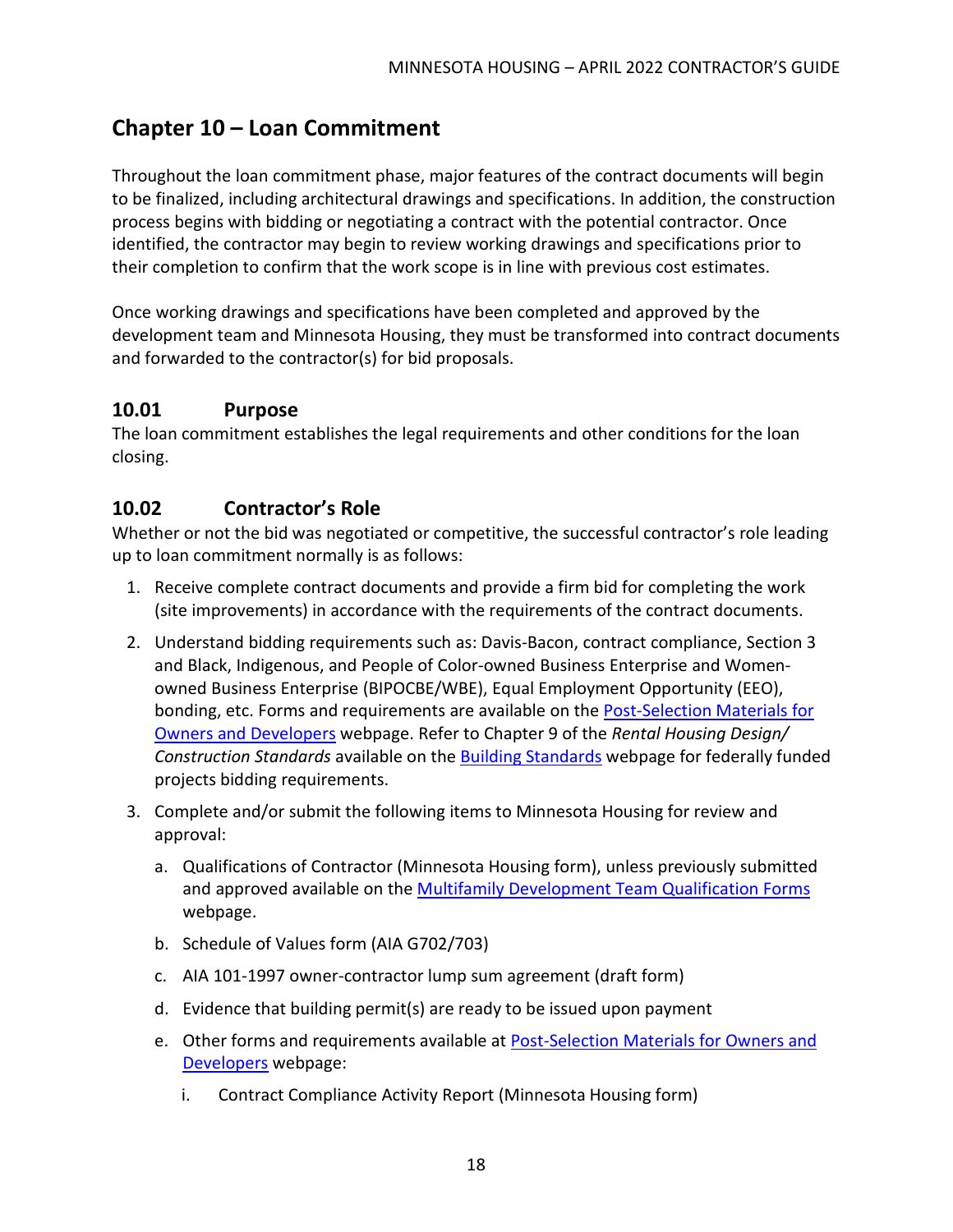- ii. Contractor's evidence of insurance
- iii. Contractor's Construction Commitment Letter (Minnesota Housing form)
- iv. Contractor's evidence of bonding (draft copy using Minnesota Housing form of bonds)
- 4. Review/execute any other submission that may be required by any other lender.
- 5. Become familiar with the following Minnesota Housing required documents available on the [Post-Selection Materials for Owners and Developers](https://www.mnhousing.gov/sites/multifamily/postselection/developers) webpage, if applicable:
	- a. Assignment of Construction Contract
	- b. Supplement to General Conditions of the Agreement Between Owner and Contractor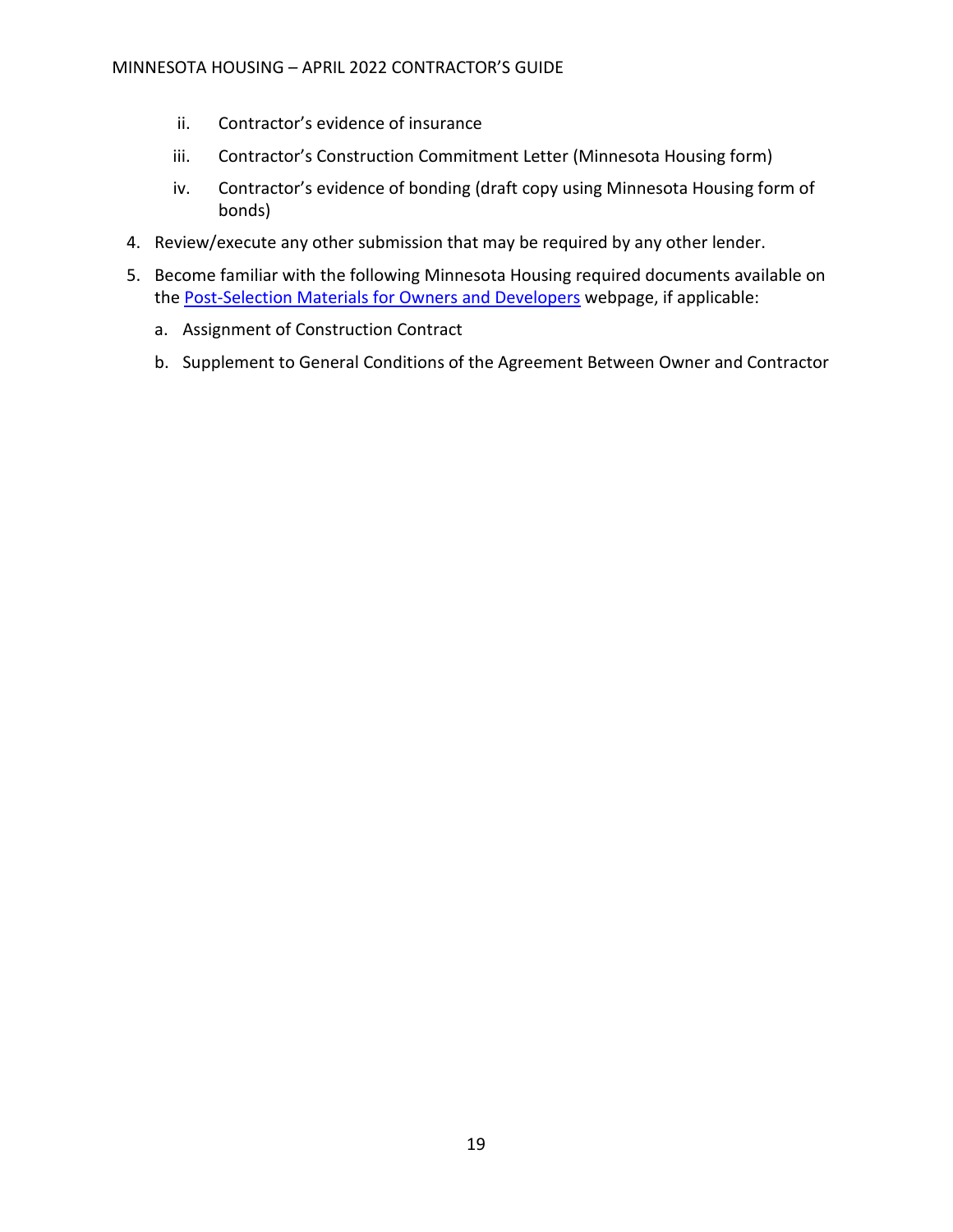## <span id="page-21-0"></span>**Chapter 11 – Loan Closing**

The loan closing is the process by which loan documents and/or other legal documents are executed by the owner and the contractor, Minnesota Housing and possibly other lenders. The loan closing occurs before any loan proceeds are disbursed and typically before any work is started. It is based upon approval of loan documents, legal documents, 100%t contract documents (plan review approval by staff architect), and award of the construction contract to a successful contractor (single prime general contractor).

At the time of the loan closing, Minnesota Housing secures a favorable opinion of counsel for the owner as to the requirements of the Minnesota Housing loan commitment and building loan agreement, and, upon recording of the loan documents, the title insurance policy insuring Minnesota Housing's interest as mortgagee. In addition, all development financing must be in place prior to or concurrent with the loan closing.

If loan disbursement is needed during the construction phase (construction loan), the general partner(s) owner, owner's attorney, general contractor, architect of record, surety representative, title insurance representative, and processing agent (if applicable) may attend the loan closing.

If loan disbursement is not needed until after construction is completed (end loan), the loan closing typically occurs after all site improvements are completed. The contractor is normally not required to attend.

If Minnesota Housing is the lead lender, the loan closing will normally take place at Minnesota Housing. Following loan closing, funds are disbursed in accordance with the Building Loan Agreement and Master Disbursement Agreement executed at loan closing.

#### <span id="page-21-1"></span>**11.01 Purpose**

The loan closing typically places funding needed for construction and/or rehabilitation in effect so draw disbursements can be made during the construction phase or after construction is completed.

#### <span id="page-21-2"></span>**11.02 Contractor's Role**

- 1. The contractor's role leading up to loan closing typically is as follows:
	- a. If construction loan, furnish to Minnesota Housing for review and approval the following items:
		- i. Executed copy of approved AIA Owner-Contractor Agreement.
		- ii. Issued copy of final building permit(s) along with paid receipt.
		- iii. Contractor's first application for payment (AIA Document G702 and G703), along with any necessary invoices for backup purposes. (architect of record must certify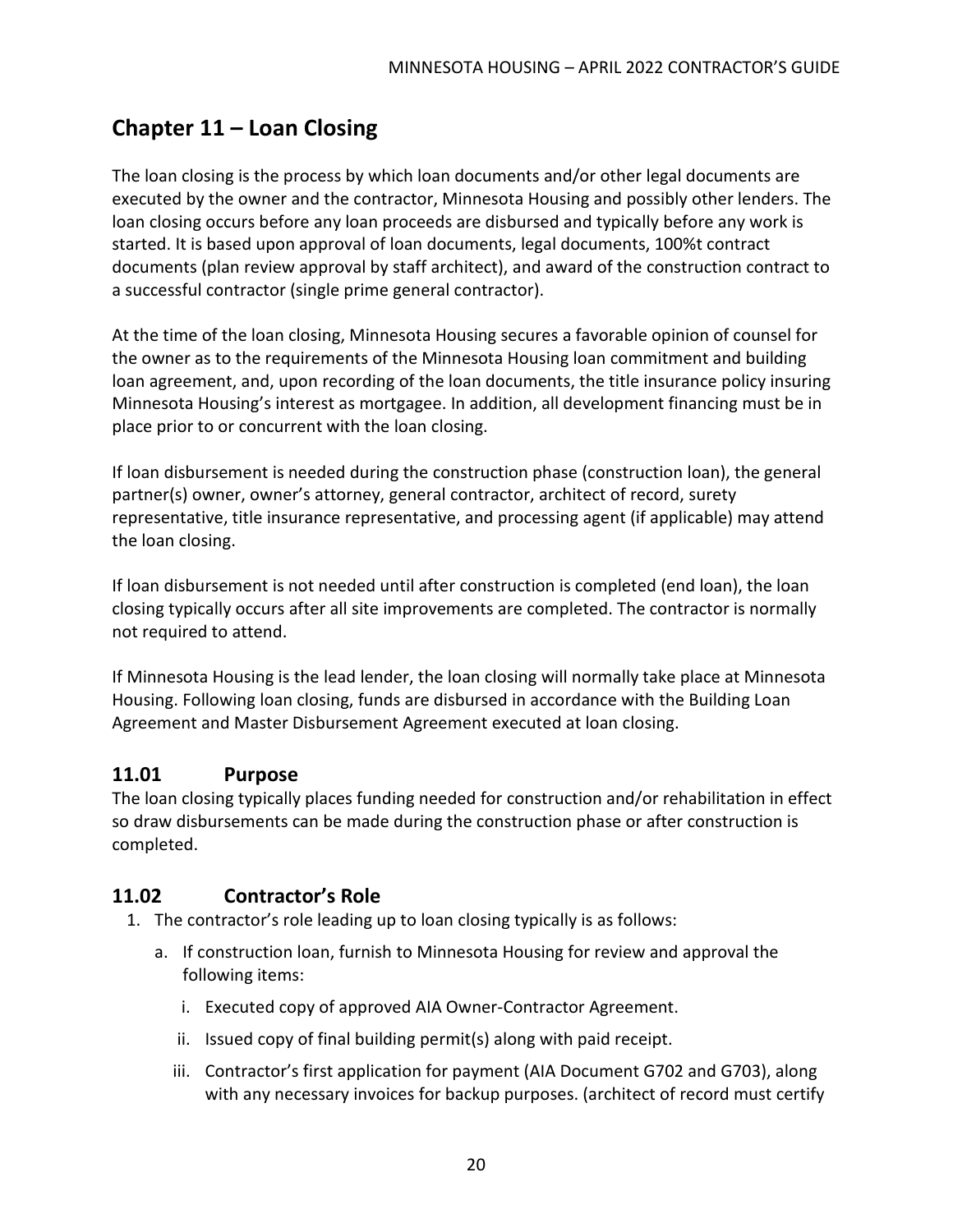contractor's application for payment.) The contractor's first pay application at closing must be limited to building permit/plan review fees, performance and payment bonds, builder's risk insurance, and other costs approved by Minnesota Housing. Other general conditions, mobilization, overhead, profit, preconstruction services, or other such costs must not be included in the first pay draw at closing.

- iv. Other forms and requirements available on the Post-Selection Materials for [Owners and Developers](https://www.mnhousing.gov/sites/multifamily/postselection/developers) webpage:
	- 1. Contractor's evidence of insurance
	- 2. Contractor's Construction Commitment Letter (Minnesota Housing form)
	- 3. Contractor's evidence of bonding (draft copy using Minnesota Housing form of bonds)
	- 4. Assignment of construction contract (Minnesota Housing form)
	- 5. Supplement to General Conditions of the Agreement Between Owner and Contractor (Minnesota Housing form)
	- 6. Davis Bacon and Related Acts (DBRA)
	- 7. Davis-Bacon, contract compliance, Section 3 and Black, Indigenous, and People of Color-owned Business Enterprise and Women-owned Business Enterprise (BIPOCBE/WBE), Equal Employment Opportunity (EEO), bonding, etc. Forms and requirements are available on the [Post-Selection Materials for Owners and](https://www.mnhousing.gov/sites/multifamily/postselection/developers)  [Developers](https://www.mnhousing.gov/sites/multifamily/postselection/developers) webpage. For federally funded projects, also refer to Chapter 9 of the *Rental Housing Design/ Construction Standards* available on the [Building](https://www.mnhousing.gov/sites/multifamily/buildingstandards)  [Standards](https://www.mnhousing.gov/sites/multifamily/buildingstandards) webpage.
- b. If end loan:
	- i. Complete site improvements according to contract documents approved by Minnesota Housing.
	- ii. A Minnesota Housing staff architect may or may not attend regularly scheduled, on-site draw meetings. If not attended, schedule and conduct a site inspection/walk through with the Minnesota Housing staff architect assigned to the development upon final construction completion.
	- iii. Minnesota Housing's Construction Close-out Checklist Submittals:
		- 1. Certificate(s) of Substantial Completion
		- 2. Certificate(s) of Occupancy (or proof building permits have been closed out)
		- 3. Minnesota Housing's Multifamily Intended Methods Worksheet. Available on the **Building Standards** webpage.
		- 4. Escrow agreement information if Escrow agreement needed
		- 5. Certificate of General Contractor and Owner. Available on the [Building](http://www.mnhousing.gov/sites/multifamily/buildingstandards)  [Standards](http://www.mnhousing.gov/sites/multifamily/buildingstandards) webpage.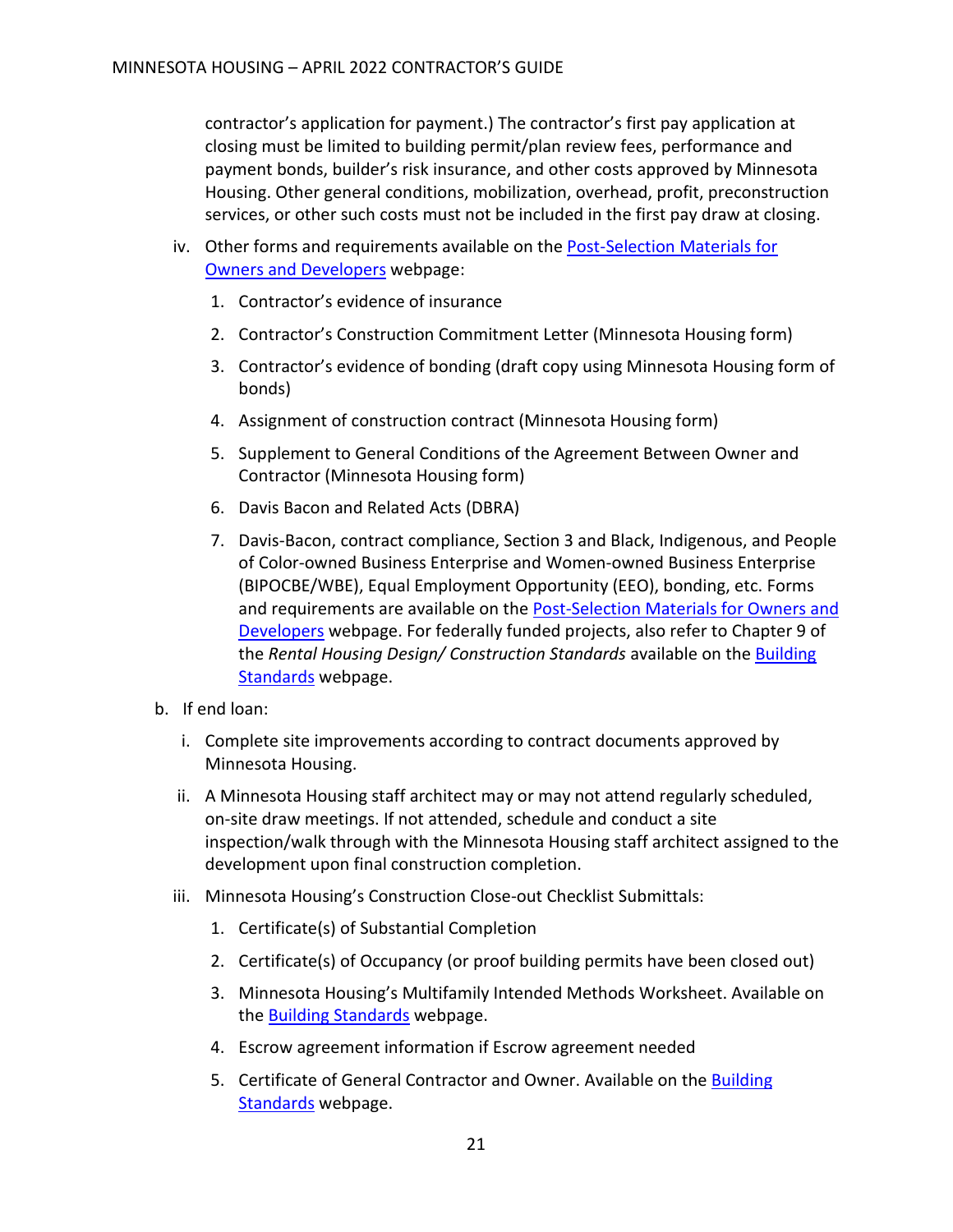- 6. Applicable environmental documentation. Refer to Minnesota Housing's [Environmental Standards](https://www.mnhousing.gov/wcs/Satellite?c=Page&cid=1362997127234&pagename=External%2FPage%2FEXTStandardLayout) webpage.
- 7. Final AIA G702/G703 Pay Application
- 8. Other documents/information as determined necessary by Minnesota Housing prior to loan closing
- iv. Identify any remaining site improvements yet to be completed (punch list) including any alleged nonconforming items. (Minnesota Housing will typically require 1.5 times the estimated value for such items to be withheld, at time of loan closing from the contractor, until all items are completed and verified.) Minnesota Housing reserves the right to require all punch list and/or alleged nonconforming items to be completed and/or corrected prior to loan closing.
- 2. The contractor's role at loan closing typically is as follows:

If construction loan:

- i. Attend loan closing, if requested.
- ii. Execute Minnesota Housing forms: Assignment of Construction Contract, Supplement to General Conditions of the Agreement between Owner and Contractor and Payment and Performance Bonds available on the [Post-Selection](https://www.mnhousing.gov/sites/multifamily/postselection/developers)  [Materials for Owners and Developers](https://www.mnhousing.gov/sites/multifamily/postselection/developers) webpage.
- iii. Participate in a pre-construction conference (typically held at time of loan closing) to discuss draw schedule and procedures.
- b. If end loan, contractor participation is not required.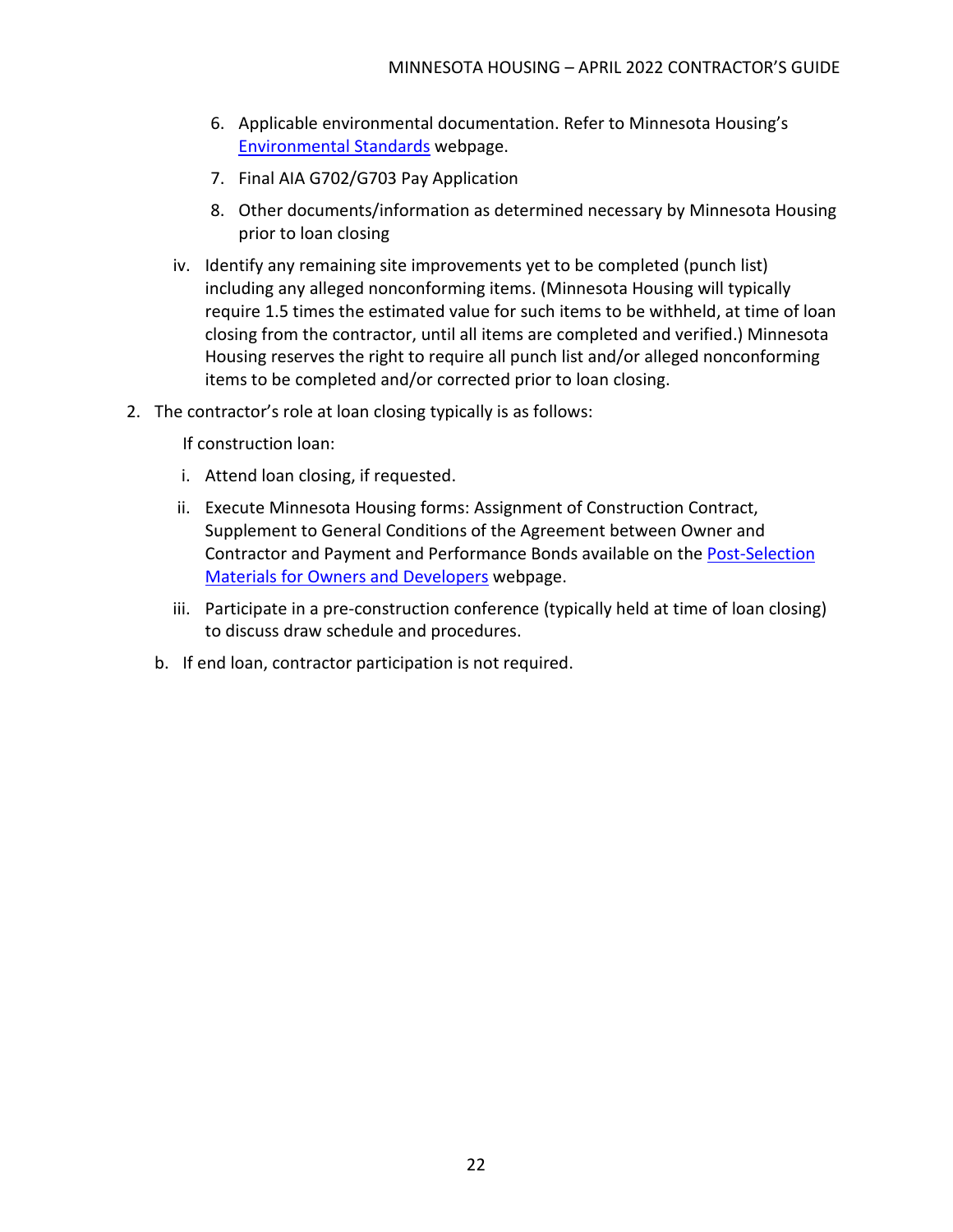#### <span id="page-24-0"></span>**Chapter 12 – Construction Phase**

Once funding has been secured to pay for work as required by the contract documents, and a Notice to Proceed has been issued by the owner, construction work may commence. During the construction phase, the contractor is responsible for the supervision required to assemble materials and perform labor to achieve project completion in accordance with the approved contract documents.

If Minnesota Housing funding is needed for any loan disbursement during the construction phase (construction loan), a loan closing must take place prior to commencing any work. A brief pre-construction meeting is normally held during or immediately following the loan closing. If Minnesota Housing funding is not needed for any loan disbursement until after construction is completed (end loan), the loan closing does not typically take place until after construction is completed. Whether or not the loan was a construction loan or an end loan, Minnesota Housing must be periodically permitted to enter the site to inspect the work.

It is essential that the project be constructed in accordance with the approved contract documents. Minnesota Housing's "Supplement to General Condition of the Agreement between Owner and Contractor," as executed by the contractor and owner whenever Minnesota Housing is acting as coordinating lender and loan disbursement is needed during the construction phase, gives Minnesota Housing the right to enter the site and inspect the work. These visits may be announced or unannounced and are at the sole discretion of Minnesota Housing. If at any time during the construction of the project, in the sole opinion of Minnesota Housing, the contractor has failed to perform the work under the contract documents in accordance with the contract documents or has failed to utilize materials in accordance with the contract documents, Minnesota Housing may issue a Correction Order to the contractor for correction of such items. This can be done without the approval of the owner.

If an end loan, and in the sole opinion of Minnesota Housing, the contractor has failed to perform the work under the contract documents in accordance with the contract documents, or the contractor has failed to utilize materials in accordance with the contract documents, Minnesota Housing may elect not to close on the loan. This could be for an indefinite period of time or until all nonconforming items are satisfactorily corrected.

#### <span id="page-24-1"></span>**12.01 Purpose**

The construction phase brings the bid documents and previous stages of the Minnesota Housing development process to realization as site improvements are completed in accordance with the contract documents.

#### <span id="page-24-2"></span>**12.02 Contractor's Role**

The contractor's role during the construction phase generally consists of the following:

1. Attend a pre-construction meeting. The purpose of the pre-construction meeting is to establish procedures to be followed during the construction phase of the development.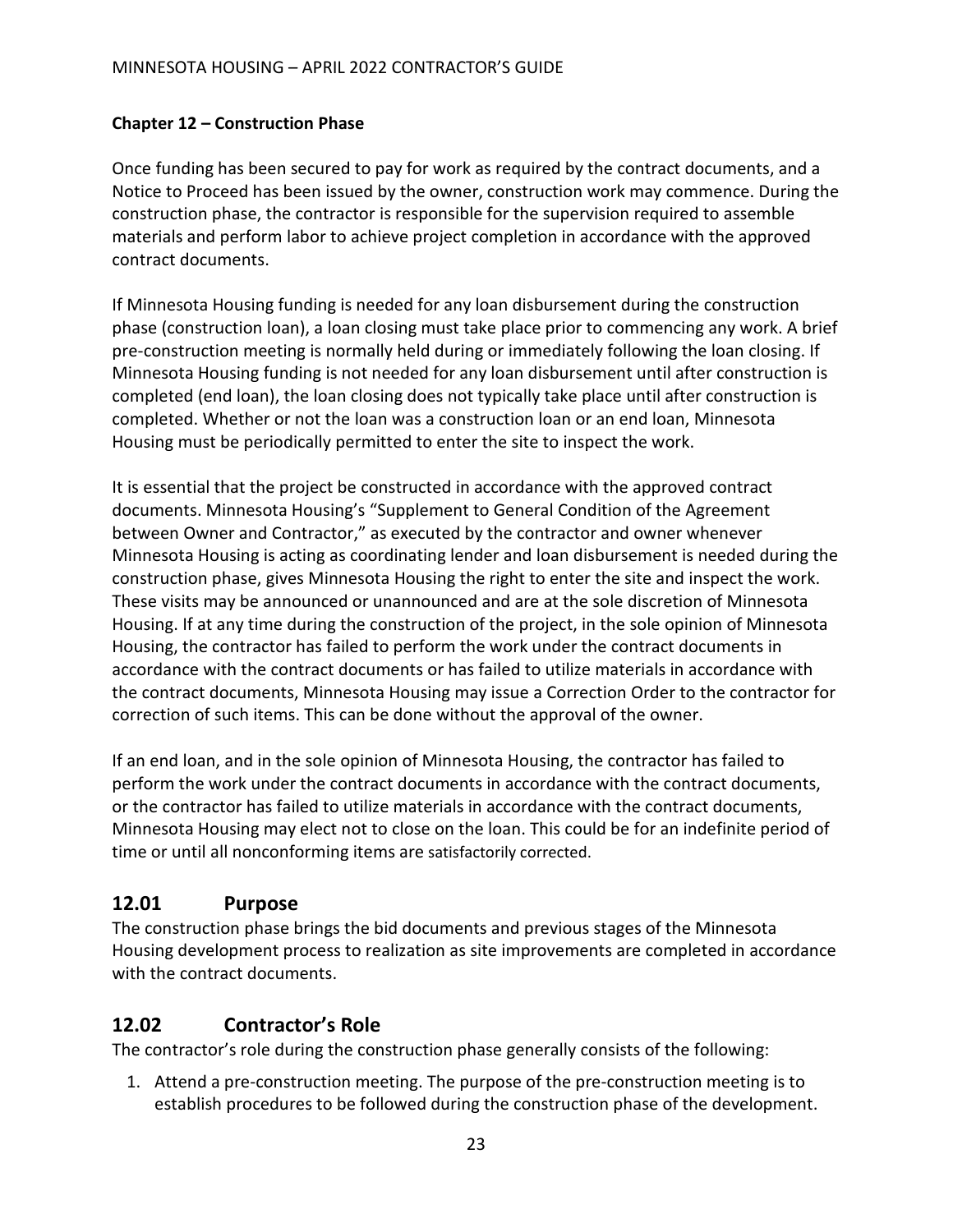The owner, architect of record, contractor, Minnesota Housing staff architect, and labor standards officer (if applicable) must attend. Topics normally discussed include:

- a. Monthly draw meeting schedule
- b. Construction draw procedure
- c. Handling requests for changes
- d. Temporary project sign
- e. Davis Bacon and Related Acts (DBRA) (if applicable)
- f. Section 3 and Black, Indigenous, and People of Color-owned Business Enterprise and Women-owned Business Enterprise (BIPOCBE/WBE) (if applicable)
- 2. Administer on-site construction meetings:
	- a. Every two weeks is preferred; however, at least once a month in conjunction with the monthly draw meeting is required.
	- b. Prepare and disseminate construction meeting minutes.
- 3. Call for the architect of record's review and approval of shop drawings, product data, samples, and mock-ups.
- 4. Provide supervision required to assemble materials and performing labor to achieve a completed project.
- 5. Study and follow the contract documents and laws and regulations affecting construction and cooperate with the architect of record and other contractors and subcontractors to the extent necessary to accomplish the work.
- 6. Select the means, methods, techniques, sequences, and safety procedures for coordinating and constructing the work on time and within budget.
- 7. Administer construction tests and inspections.
- 8. Prepare Contractor's Application and Certificate for Payment (AIA Documents G702 and G703).
- 9. Pay for all the labor, materials, equipment, utilities, and services necessary to accomplish the work.
- 10. Fulfill all contractual responsibilities for permits, bonds, certificates, and other written notices, authorizations, approvals, objections, and submittals.
- 11. Submit a Request for Information (RFI) to the architect of record whenever documents are not clear in their requirements.
- 12. Construction contract modifications:
	- a. Wait for approval before executing any design or material modifications.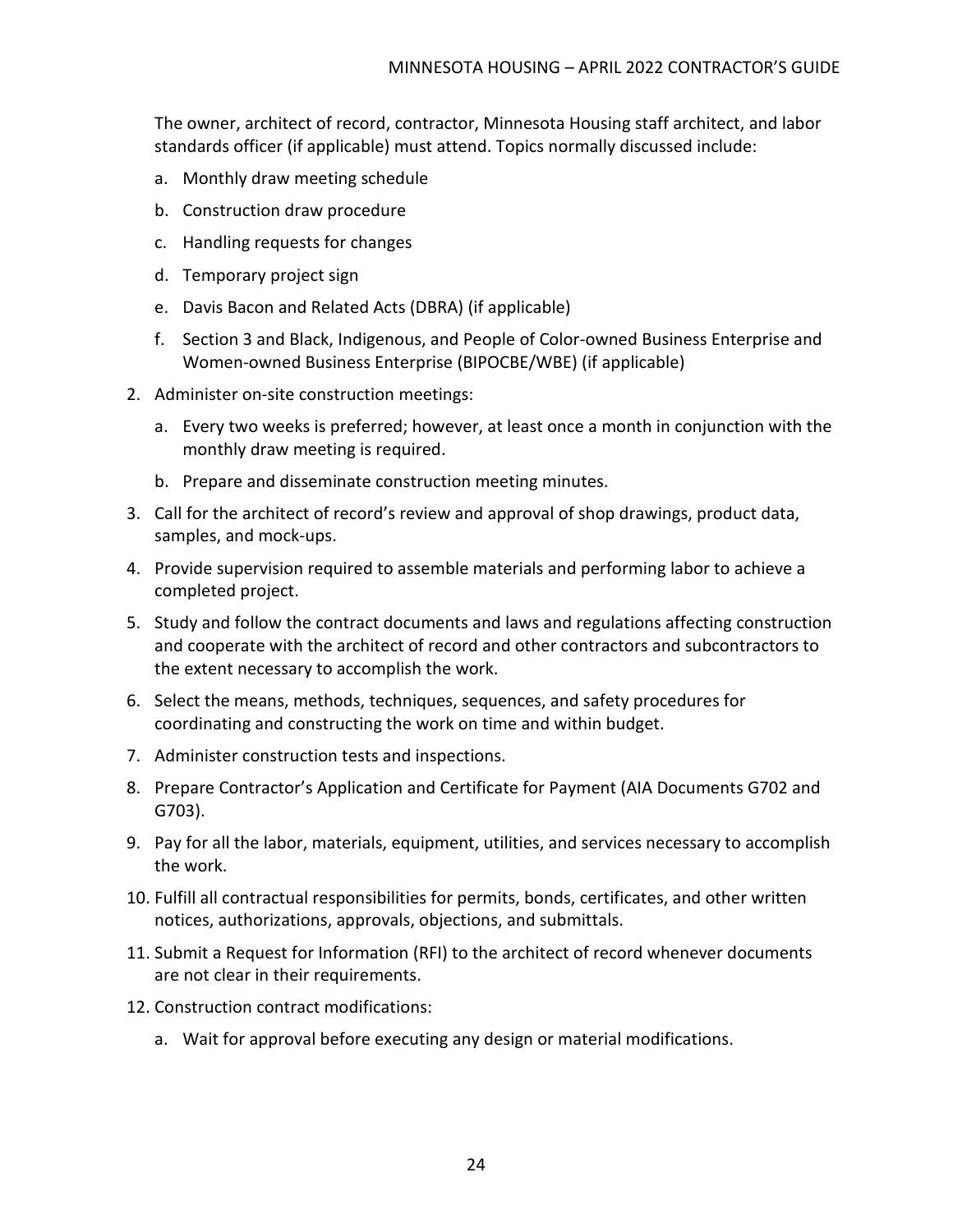- b. When significant design or material modifications occur that affect the construction cost, and/or when extension of the contract time is justified, the architect of record must prepare a change order (AIA Document G701).
- c. All change orders must include a detailed material and labor quantity and cost itemization (normally prepared by the contractor) showing how adjustments to the contract sum were determined.

Change orders must be approved by the owner, contractor, architect of record, and the Minnesota Housing staff architect.

- 13. Notify Minnesota Housing immediately in the event of owner default.
- 14. Initiate the project closeout process, which typically includes the following:
	- a. Provide a list of incomplete items (punch list) including monetary value of each.
	- b. Notify owner of any changes in insurance coverage.
	- c. Submit all warranties, maintenance contracts and required operating instructions.
	- d. Show compliance with all legal construction requirements and inspections as required for certificate of occupancy.
	- e. Submit record documents showing recorded changes made during construction to drawings, specifications, addenda, etc.
	- f. Deliver replacement and maintenance stock of material, if specified.
	- g. Complete keying schedule, make final changes to lock cylinders and coordinate shifting responsibility for security to the owner.
	- h. Instruct the owner in the operation and maintenance of systems and equipment.
	- i. Thoroughly clean construction debris from all site areas.
	- j. Restore damaged finishes.
	- k. Submit the required guarantees and certificates of inspection.
	- l. Obtain certificate(s) of occupancy from the local municipality (if applicable).
	- m. Request architect of record's inspection for substantial completion.
- 15. Perform any additional duties associated with completing the work as required by the contract documents.
- 16. Complete and submit Minnesota Housing's "Certificate of General Contractor."

Once the architect of record inspects the work and judges it to be substantially complete in accordance with contract documents, the end of construction begins.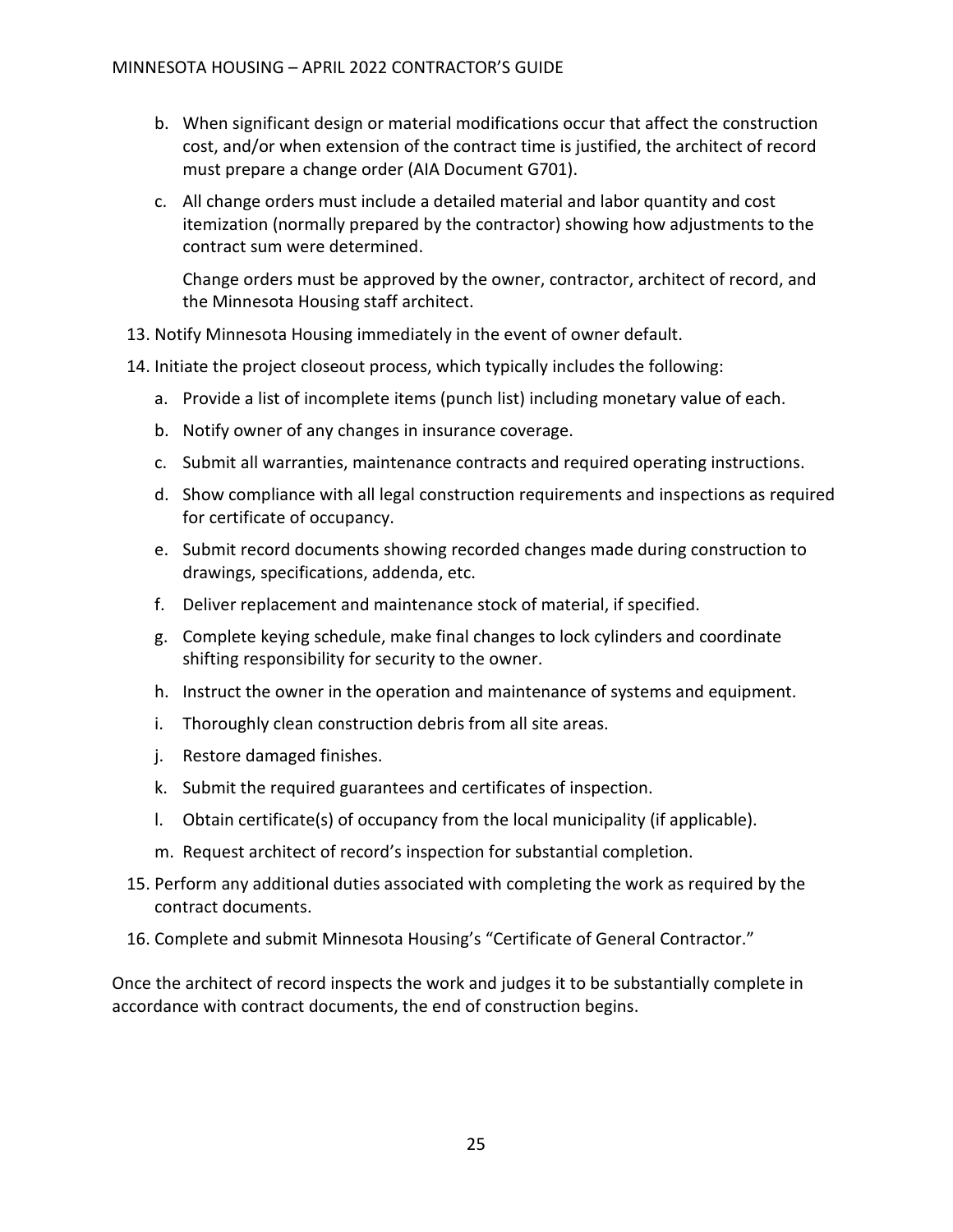## <span id="page-27-0"></span>**Chapter 13 – End of Construction**

Once the architect of record has determined the work is substantially complete and has issued a Certificate of Substantial Completion (AIA Document G704), the contractor must work diligently to satisfy all remaining contractual obligations, including completing and/or correcting any remaining punch list items. The contractor must not request the architect's final inspection and a final certificate for payment until they are confident everything is in order, including any Correction Orders issued by Minnesota Housing. The Minnesota Housing staff architect typically visits the site to inspect the work around this time.

Regardless if loan disbursement is needed during the construction phase (construction loan) or if loan disbursement is not needed until after construction is completed (end loan), it is important that all site improvements are constructed in accordance with the approved contract documents.

If portions of the work cannot be completed for some time after the work is determined substantially complete and the project status cannot remain open, Minnesota Housing may approve disbursement of funds for uncompleted work (normally 1.5 times the estimated value) into an escrow account governed by terms of an agreed upon escrow agreement. Funds must be withheld until all work is complete and all terms of the escrow agreement are satisfied.

#### <span id="page-27-1"></span>**13.01 Purpose**

End of construction marks completion of the project. This typically involves taking the project from the point of substantial completion to final completion and payment of the contractor. This is often referred to as project close-out.

#### <span id="page-27-2"></span>**13.02 Contractor's Role**

The contractor's role during the end of construction processing stage generally consists of the following Construction Close-out Checklist submittals:

- 1. Execute the Certificate of Substantial Completion prepared by the architect.
- 2. Complete the work called for by the contract; including all punch list items and any corrections orders issued by Minnesota Housing.
- 3. If rehab, provide evidence that all permits are closed out.
- 4. Obtain final certificate(s) of occupancy (if applicable).
- 5. Request the architect's final inspection of the work and a final application for payment.
- 6. Provide an affidavit that all payrolls, bills for materials and equipment and other indebtedness connected with the work for which the owner might in any way be responsible, have been paid or have been otherwise satisfied.
- 7. Provide certification of actual costs to Minnesota Housing when applicable (refer above).
- 8. Provide consent of surety to the final payment when applicable.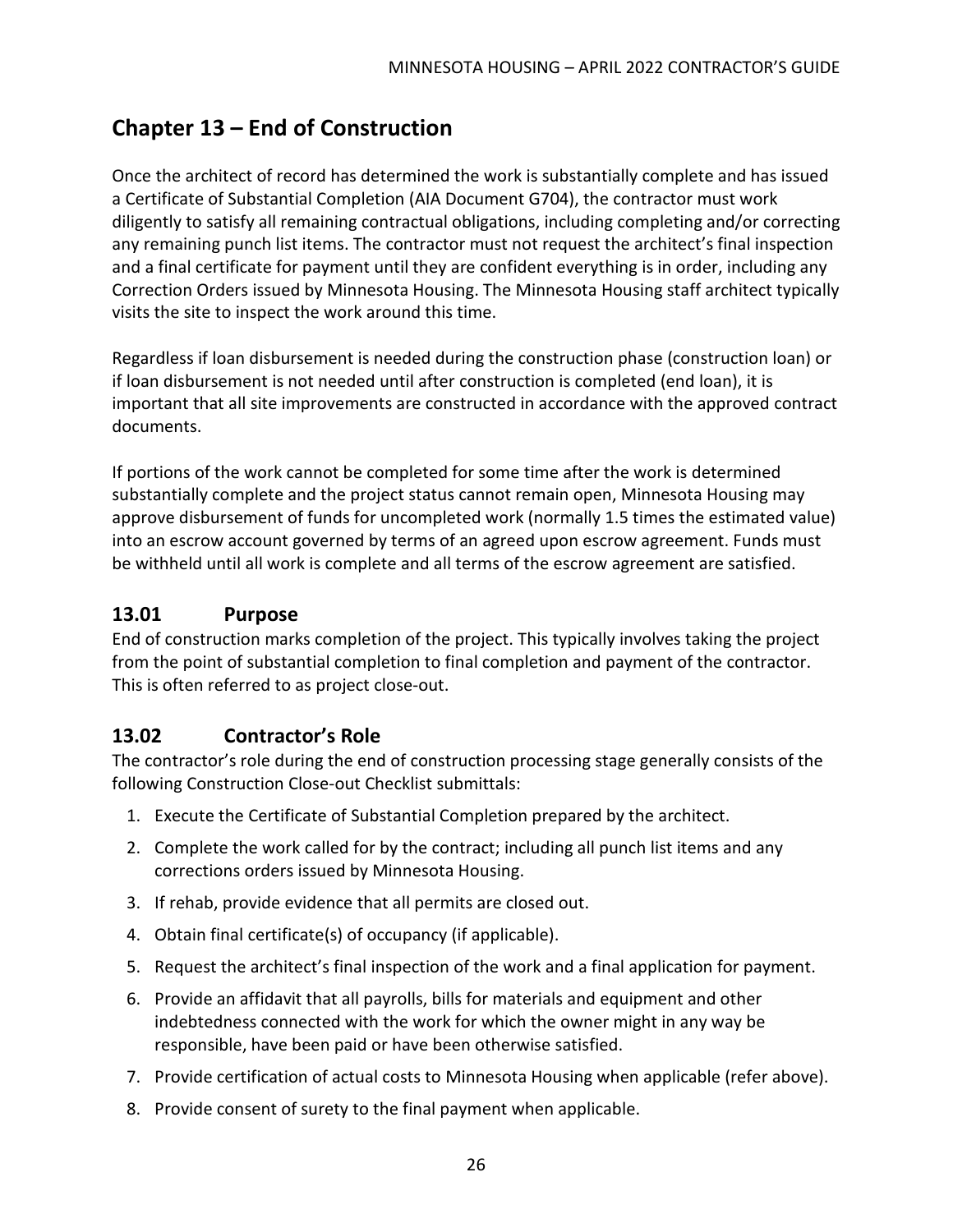- 9. Provide all closeout information for Davis Bacon and Related Acts (DBRA) and Section 3 and Black, Indigenous, and People of Color-owned Business Enterprise and Womenowned Business Enterprise (BIPOCBE/WBE) (if applicable).
- 10. Execute and forwarding to the owner, compliance and documentation as per Minnesota Housing Rental Housing Design/Construction Standards, Chapter 8 – Sustainable Housing Requirements.
- 11. Provide final Operation and Maintenance (O&M) manuals, occupant manual, and homeowner and new resident orientation.
- 12. Perform any other duties associated with the project close-out process, as required by the Owner-Contractor Agreement.
- 13. Complete a Minnesota Housing Certificate of General Contractor and Owner form.

Once the architect of record issues the contractor's final certificate for payment, it typically marks the end of the end of construction phase. If an as-built survey is required after the work is completed, Minnesota Housing may withhold final payment to the contractor until the asbuilt survey is completed and Minnesota Housing is satisfied with the results. Final payment may also be withheld until all Construction Close-out Checklist items are satisfactorily received.

At approximately eleven months following the date of substantial completion, a warranty inspection may be required involving the contractor. Refer to the warranty period of the development process.

#### <span id="page-28-0"></span>**13.03 Identity of Interest – Construction Cost Certification**

When there is an identity of interest between the Owner and contractor (as defined in Chapter 2 of this guide), the contractor must submit a *Contractor's Certificate of Actual Cost* HUD Form 92330A audited by an independent public accountant in accordance with requirements established by HUD as follows:

- 1. At the end of construction after final contractor payment, but before the final draw closeout for projects with:
	- a. Minnesota Housing's deferred funding
	- b. Minnesota Housing's first mortgage
- 2. At the end of the project and before IRS Form 8609 issuance for 4% and 9% low income housing tax credits (LIHTC) projects.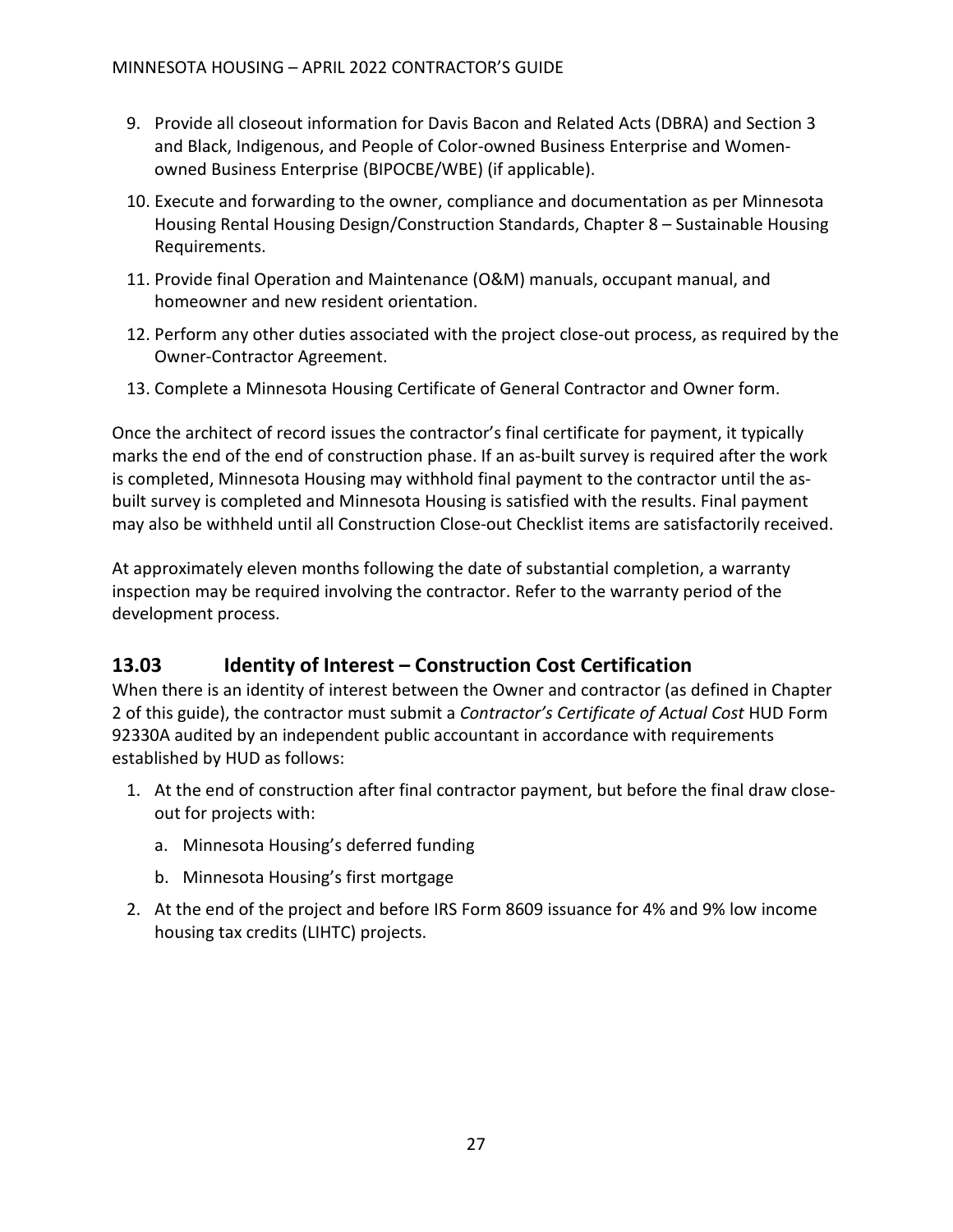## <span id="page-29-0"></span>**Chapter 14 – Warranty Period**

The warranty period includes the requirements associated with the AIA general conditions of the contract for construction and requires the contractor to correct defective work within one year after the date of substantial completion. It also includes the statutory warranties providing protection mechanisms against faulty workmanship and defective materials beyond the oneyear correction period, and any manufacturer warranties. The warranty period generally starts on the date of substantial completion for those portions of the work covered by the Certificate of Substantial Completion and remains in effect until all warranties expire.

#### <span id="page-29-1"></span>**14.01 Purpose**

The purpose of the warranty period is to make sure the expected performance of all building elements is covered during the warranty period.

#### <span id="page-29-2"></span>**14.02 Contractor's Role**

The contractor's role during the warranty period generally consists of the following:

- 1. Before the correction period expires, participate in an eleventh month review with the owner (or owner's representative) and architect (if applicable) to determine if there are any problems associated with performance of specified materials, systems, and equipment, and secure any needed repairs or replacements as follows:
	- a. If any problem has resulted from failure in a material or system required by the construction documents, correct such defects or deficiencies per instructions from the architect of record and/or owner; or
	- b. If any problem has resulted from improper operation or maintenance of equipment, observe and advise the owner on proper operations and maintenance measures.
- 2. After the correction period expires, correct any ongoing defect if it is determined to be due to noncompliance with building standards as promulgated by statutory warranties.
- 3. Perform any other duties associated with the project's warranty period as required by the Owner-Contractor Agreement.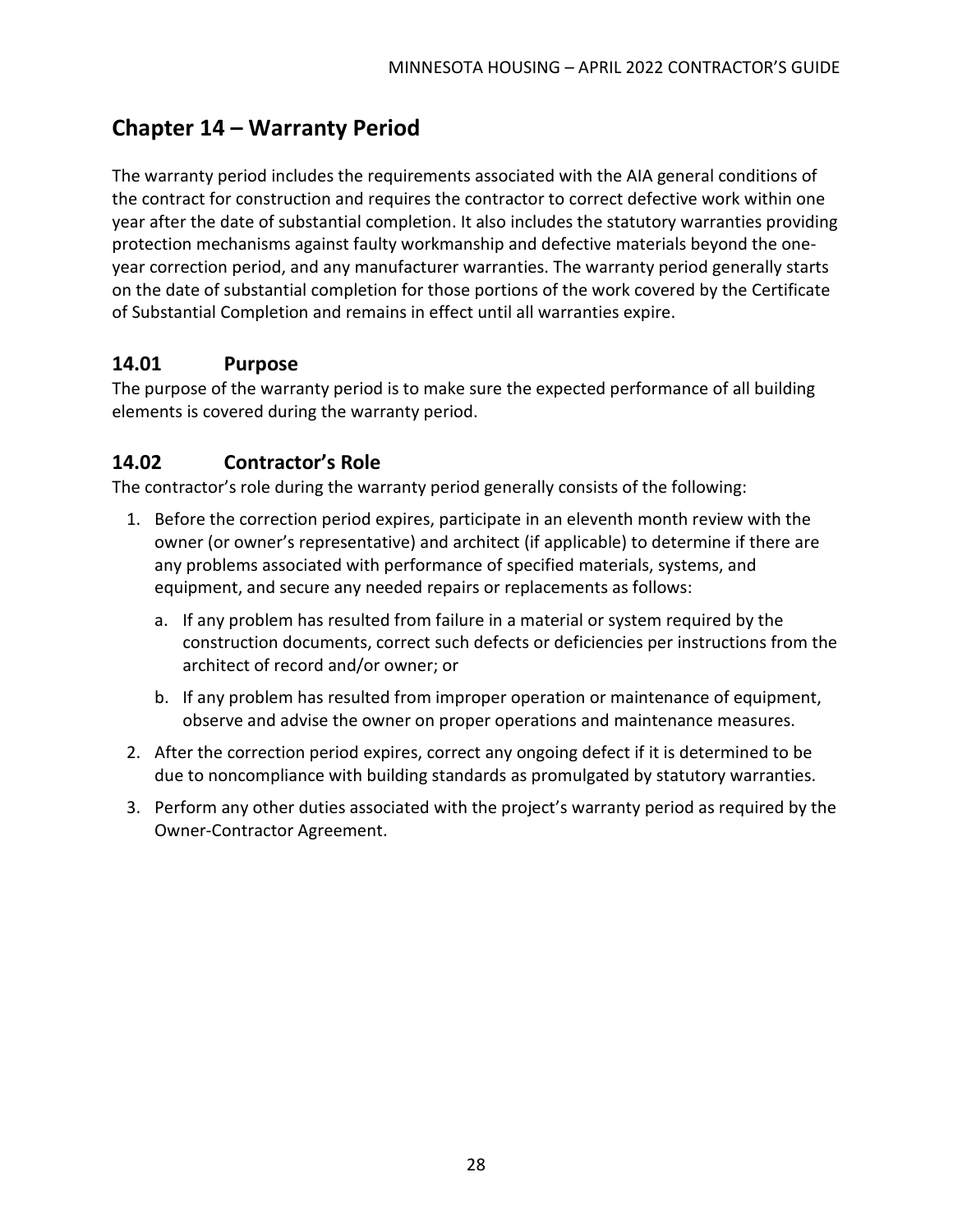## <span id="page-30-0"></span>**Chapter 15 – Fair Housing Policy**

It is the policy of Minnesota Housing to affirmatively further fair housing in all its programs so that individuals of similar income levels have equal access to Minnesota Housing programs, regardless of race, color, creed, religion, national origin, sex, marital status, status with regard to public assistance, disability, familial status, gender identity or sexual orientation.

Minnesota Housing's fair housing policy incorporates the requirements of the Fair Housing Act, Title VIII of the Civil Rights Act of 1968, as amended by the Fair Housing Amendment Act of 1988, as well as the Minnesota Human Rights Act. Housing providers are expected to comply with the applicable statutes, regulations, and related policy guidance. Housing providers should make sure that admissions, occupancy, marketing and operating procedures comply with nondiscrimination requirements.

In part, the Fair Housing Act and the Minnesota Human Rights Act make it unlawful to, because of protected class status:

- Discriminate in the selection/acceptance of applicants in the rental of housing units;
- Discriminate in terms, conditions or privileges of the rental of a dwelling unit or services or facilities;
- Engage in any conduct relating to the provision of housing that otherwise make unavailable or denies the rental of a dwelling unit;
- Make, print or publish (or cause to make, print or publish) notices, statements or advertisements that indicate preferences or limitations based on protected class status;
- Represent a dwelling is not available when it is in fact available;
- Deny access to, or membership or participation in, associations or other services organizations or facilities relating to the business of renting a dwelling or discriminate in the terms or conditions of membership or participation; or
- Engage in harassment or quid pro quo negotiations related to the rental of a dwelling unit.

Minnesota Housing has a commitment to affirmatively further fair housing for individuals with disabilities by promoting the accessibility requirements set out in the Fair Housing Act, which establish design and construction mandates for covered multifamily dwellings and requires housing providers to make reasonable accommodations and to allow persons with disabilities to make reasonable modifications.

Applicants will be required to submit an Affirmative Fair Housing Marketing Plan at the time of application, to update the plan regularly and to use affirmative fair housing marketing practices in soliciting renters, determining eligibility and concluding all transactions.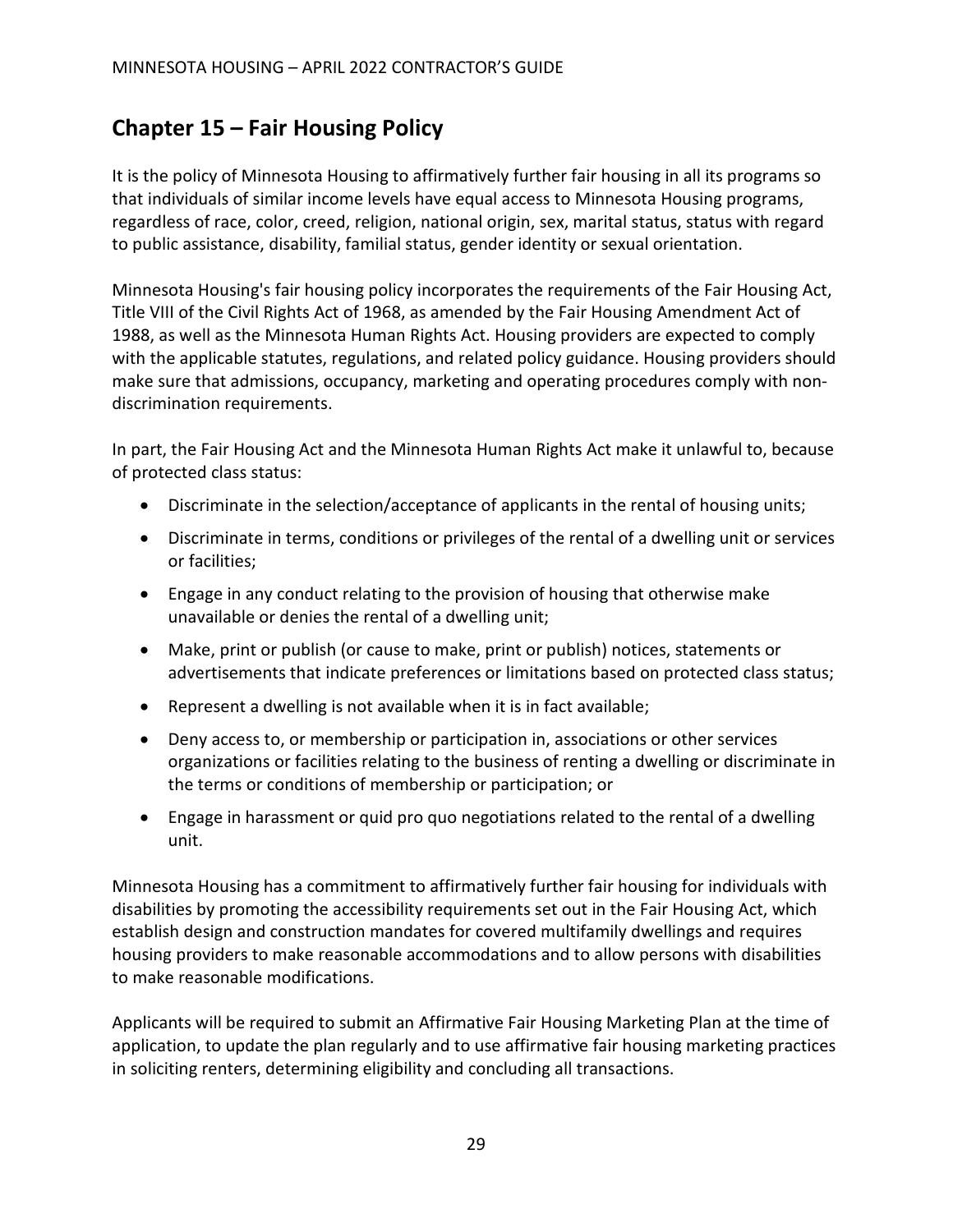As a condition of funding through Minnesota Housing, housing providers are not permitted to refuse to lease a unit to, or discriminate against, a prospective resident solely because the prospective resident has a Housing Choice Voucher or other form of tenant-based rental assistance.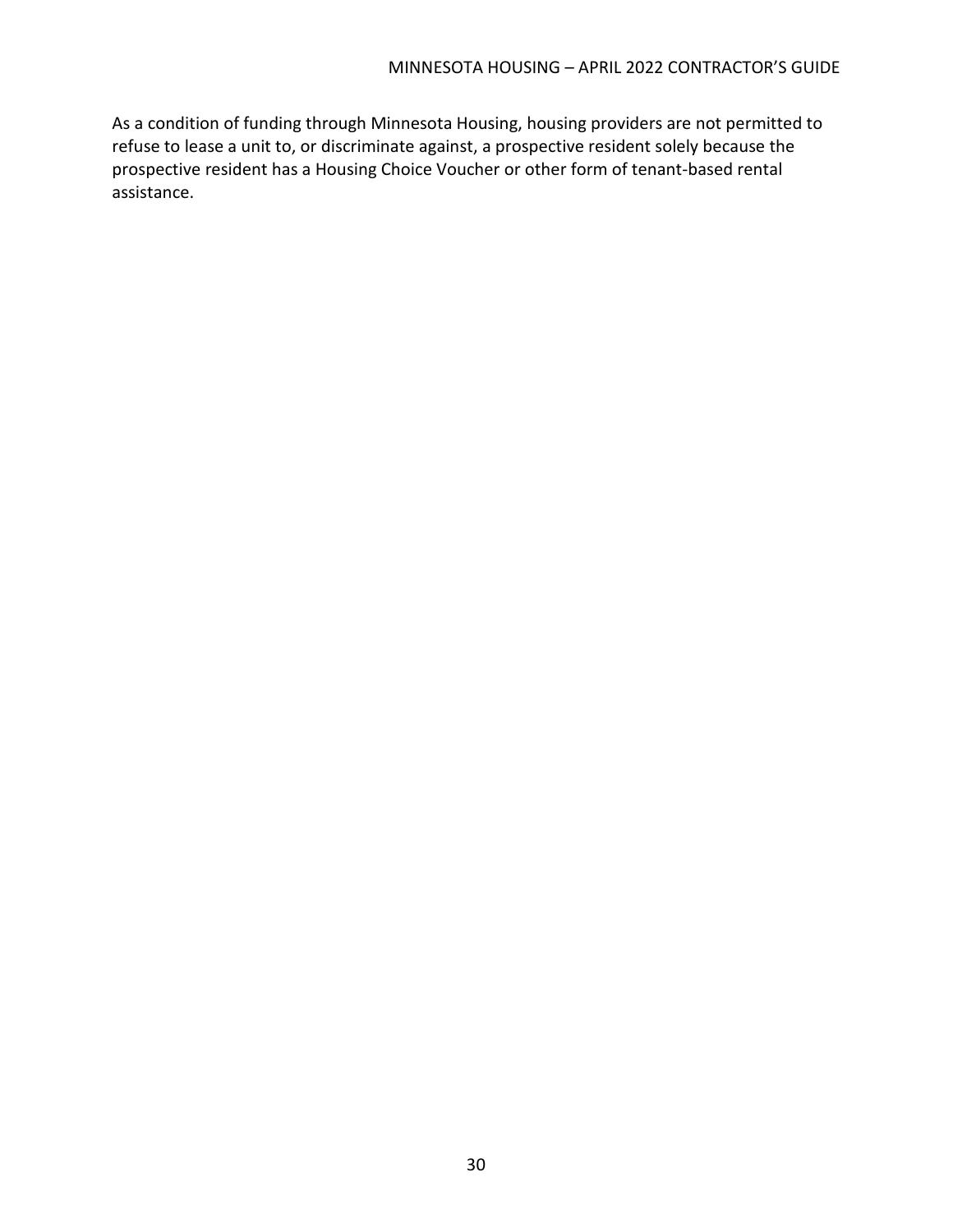# <span id="page-32-0"></span>**Chapter 16 – Fraud, Misuse of Funds, Conflict of Interest, Suspension, and Disclosure and Reporting**

#### <span id="page-32-1"></span>**16.01 Fraud**

Fraud is any intentionally deceptive action made for personal gain or to damage another.

Any person or entity (including its employees and affiliates) that enters into an agreement with Minnesota Housing and witnesses, discovers evidence of, receives a report from another source, or has other reasonable basis to suspect that fraud or embezzlement has occurred must immediately make a report through one of the ways described in section 16.05.

#### <span id="page-32-2"></span>**16.02 Misuse of Funds**

A loan or grant agreement is a legal contract. The borrower or grantee promises to use the funds to engage in certain activities or procure certain goods or services while Minnesota Housing agrees to provide funds to the borrower or grantee to pay for those activities, goods or services. Regardless of the Minnesota Housing program or funding source, the borrower or grantee must use Minnesota Housing funds as agreed, and the borrower or grantee must maintain appropriate documentation to prove that funds were used for the intended purpose(s).

A misuse of funds shall be deemed to have occurred when: (1) Minnesota Housing funds are not used as agreed by a borrower or grantee; or (2) A borrower or grantee cannot provide adequate documentation to establish that Minnesota Housing funds were used in accordance with the terms and conditions of the loan or grant agreement.

Any borrower or grantee (including its employees and affiliates) of Minnesota Housing funds that discovers evidence, receives a report from another source, or has other reasonable basis to suspect that a misuse of funds has occurred must immediately make a report through one of the ways described in section 16.05.

#### <span id="page-32-3"></span>**16.03 Conflict of Interest**

A conflict of interest, actual, potential, or perceived, occurs when a person has an actual or apparent duty or loyalty to more than one organization and the competing duties or loyalties may result in actions which are adverse to one or both parties. A potential or perceived conflict of interest exists even if no unethical, improper or illegal act results from it.

An individual conflict of interest is any situation in which one's judgment, actions or non-action could be interpreted to be influenced by something that would benefit them directly or through indirect gain to a friend, relative, acquaintance or business or organization with which they are involved.

Organizational conflicts of interest occur when: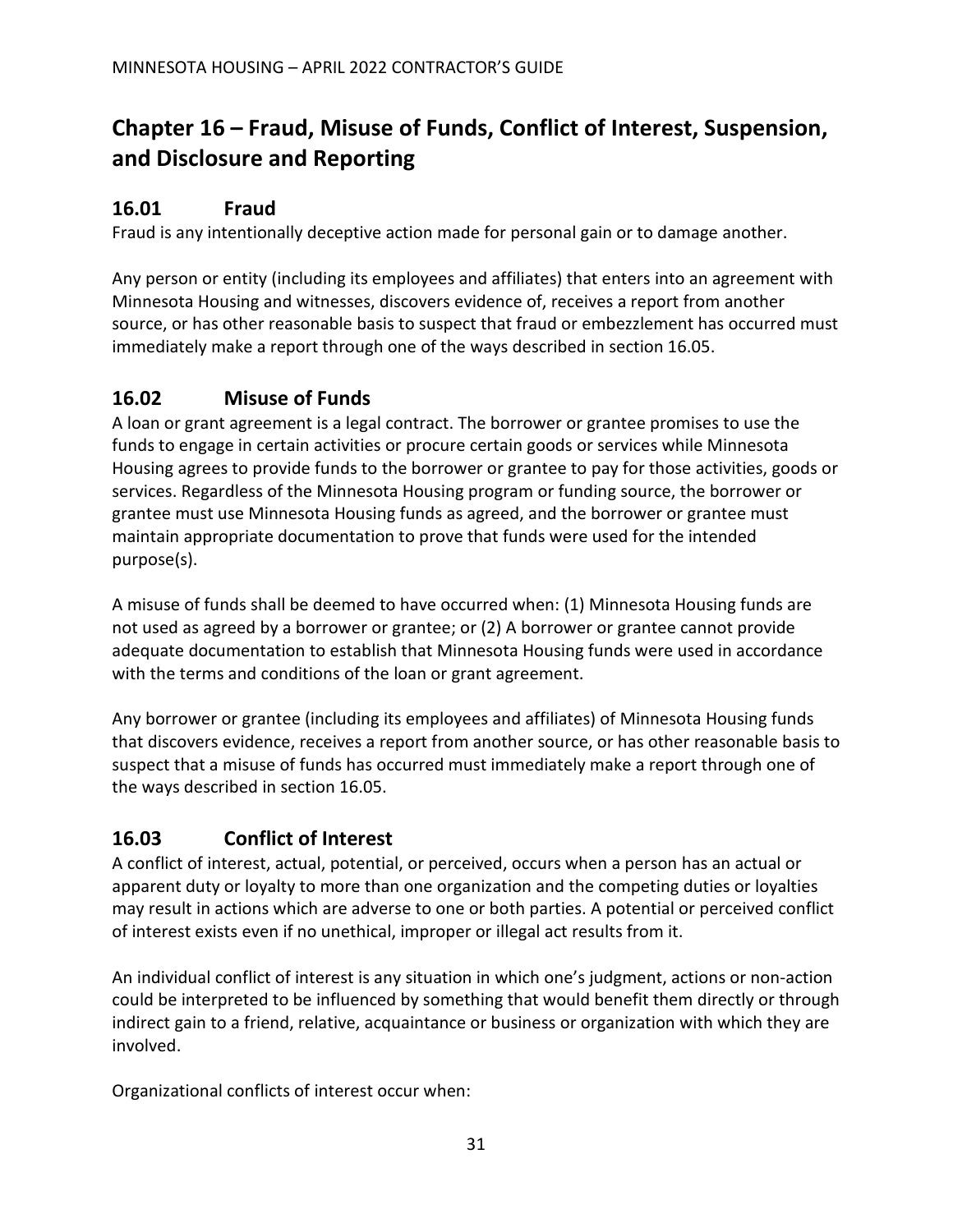- A contracting party is unable or potentially unable to render impartial assistance or advice to Minnesota Housing due to competing duties or loyalties
- A contracting party's objectivity in carrying out their responsibilities might be otherwise impaired due to competing duties or loyalties
- A contracting party has an unfair competitive advantage through being furnished unauthorized proprietary information or source selection information that is not available to all competitors

Once made aware of a conflict of interest, Minnesota Housing will make a determination before disbursing any further funds or processing an award. Determinations could include:

- Revising the contracting party's responsibilities to mitigate the conflict
- Allowing the contracting party to create firewalls that mitigate the conflict
- Asking the contracting party to submit an organizational conflict of interest mitigation plan
- Terminating the contracting party's participation

Any person or entity (including its employees and affiliates) that enters into an agreement with Minnesota Housing must avoid and immediately disclose to Minnesota Housing any and all actual, perceived or potential conflicts of interest through one of the ways described in section 16.05.

A contracting party should review its contract agreement and Request for Proposals (RFP) material, if applicable, for further requirements.

#### <span id="page-33-0"></span>**16.04 Suspension**

By entering into any agreement with Minnesota Housing, a contracting party represents that the contracting party (including its employees or affiliates that will have direct control over the subject of the agreement) has not been suspended from doing business with Minnesota Housing. Please refer to Minnesota Housing's website for a list of [suspended individuals and](https://www.mnhousing.gov/sites/np/suspensions)  [organizations.](https://www.mnhousing.gov/sites/np/suspensions)

#### <span id="page-33-1"></span>**16.05 Disclosure and Reporting**

Minnesota Housing promotes a "speak-up, see something, say something" culture whereby internal staff, external business partners (e.g., grantees, borrowers) and the general public are encouraged to report instances of fraud, misuse of funds, conflicts of interest, or other concerns without fear of retaliation. You may report wrongdoing or other concerns by contacting:

- Minnesota Housing's chief risk officer
- Any member of Minnesota Housing's [Servant Leadership Team](https://www.mnhousing.gov/sites/np/leadership)